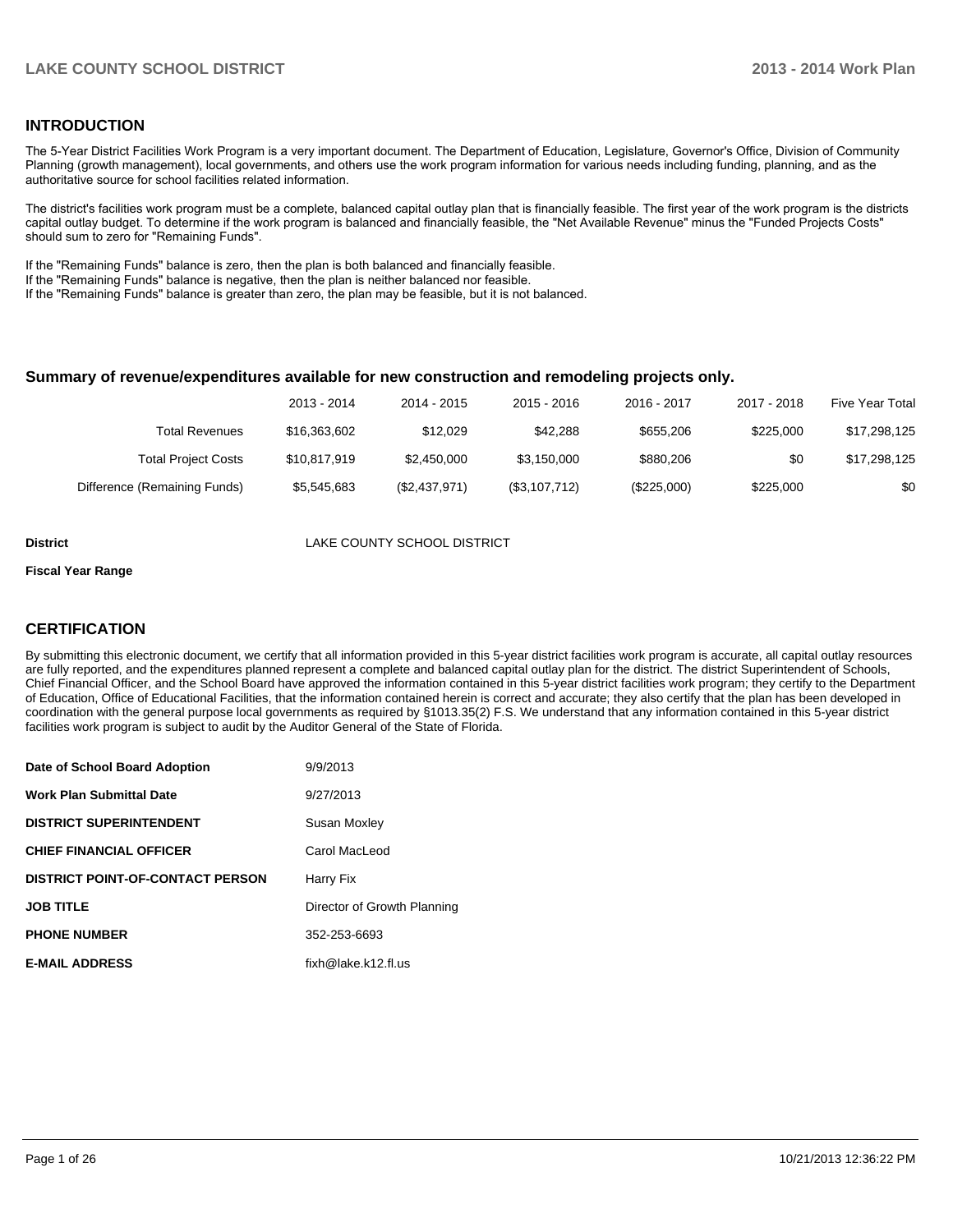# **Expenditures**

#### **Expenditure for Maintenance, Repair and Renovation from 1.50-Mills and PECO**

Annually, prior to the adoption of the district school budget, each school board must prepare a tentative district facilities work program that includes a schedule of major repair and renovation projects necessary to maintain the educational and ancillary facilities of the district.

|                | <b>Item</b>                                                                                                                                                                                                                                                                                                                                                                                                                                                                                                                                                                                                                                                                                                                                                                                                                                                                                                                                                                                                                                                                                                                                                                                                                                                                                                                                                                                                                                                                                                                                                                                                                                                                            | $2013 - 2014$<br><b>Actual Budget</b> | $2014 - 2015$<br>Projected | $2015 - 2016$<br>Projected | 2016 - 2017<br>Projected | 2017 - 2018<br>Projected | Total       |  |  |  |  |
|----------------|----------------------------------------------------------------------------------------------------------------------------------------------------------------------------------------------------------------------------------------------------------------------------------------------------------------------------------------------------------------------------------------------------------------------------------------------------------------------------------------------------------------------------------------------------------------------------------------------------------------------------------------------------------------------------------------------------------------------------------------------------------------------------------------------------------------------------------------------------------------------------------------------------------------------------------------------------------------------------------------------------------------------------------------------------------------------------------------------------------------------------------------------------------------------------------------------------------------------------------------------------------------------------------------------------------------------------------------------------------------------------------------------------------------------------------------------------------------------------------------------------------------------------------------------------------------------------------------------------------------------------------------------------------------------------------------|---------------------------------------|----------------------------|----------------------------|--------------------------|--------------------------|-------------|--|--|--|--|
| <b>HVAC</b>    |                                                                                                                                                                                                                                                                                                                                                                                                                                                                                                                                                                                                                                                                                                                                                                                                                                                                                                                                                                                                                                                                                                                                                                                                                                                                                                                                                                                                                                                                                                                                                                                                                                                                                        | \$635.711                             | \$1.284.289                | \$668.259                  | \$825.894                | \$691.978                | \$4.106.131 |  |  |  |  |
| Locations:     | ALTOONA SCHOOL, ASTATULA ELEMENTARY, BEVERLY SHORES ELEMENTARY, C V GRIFFIN EDUCATION CENTER, CARVER<br>MIDDLE, CECIL E GRAY MIDDLE, CLERMONT ELEMENTARY, CLERMONT MIDDLE, CYPRESS RIDGE ELEMENTARY, DABNEY<br>CENTER. EAST RIDGE MIDDLE SCHOOL. EAST RIDGE SENIOR HIGH. ETS - EDUCATION TECH. SYSTEMS NORTH LAKE COUNTY.<br>ETS - EDUCATIONAL TECH. SYSTEMS SOUTH LAKE COUNTY, EUSTIS ELEMENTARY, EUSTIS HEIGHTS ELEMENTARY, EUSTIS HIGH<br>ANNEX (CURTRIGHT CAMPUS), EUSTIS MIDDLE, EUSTIS SENIOR HIGH, FRUITLAND PARK ELEMENTARY, GRASSY LAKE<br>ELEMENTARY, GROVELAND BUS LOT, GROVELAND ELEMENTARY, HOWEY EDUCATION CENTER, LAKE HILLS ESE CENTER, LAKE<br>MINNEOLA SENIOR HIGH, LAKE SUPERINTENDENT'S OFFICE, LAKE VOCATIONAL CENTERS, LCS ACCOUNTABILITY AND<br>PROGRAM SUPPORT, LEE EDUCATIONAL CENTER, LEESBURG ELEMENTARY, LEESBURG SENIOR HIGH, LEESBURG<br>TRANSPORTATION FACILITY, LOST LAKE ELEMENTARY, MASCOTTE CENTER, MASCOTTE CHARTER ELEMENTARY SCHOOL,<br>MINNEOLA ELEMENTARY, MOUNT DORA MIDDLE, MT DORA SENIOR HIGH, NORTH LAKE EMPLOYEE WELLNESS CENTER, OAK<br>PARK MIDDLE, PINE RIDGE ELEMENTARY, RIMES EARLY LEARNING & LITERACY CENTER, ROUND LAKE ELEMENTARY,<br>SAWGRASS BAY ELEMENTARY, SEMINOLE SPRINGS ELEMENTARY, SORRENTO ELEMENTARY, SOUTH LAKE SENIOR HIGH,<br>SPRING CREEK ELEMENTARY, TAVARES ELEMENTARY, TAVARES MIDDLE, TAVARES SENIOR HIGH, TREADWAY ELEMENTARY,<br>TRIANGLE ELEMENTARY, UMATILLA CENTER, UMATILLA ELEMENTARY, UMATILLA MIDDLE, UMATILLA SENIOR HIGH, US 27<br>TRANSPORTATION FACILITY, VILLAGES ELEMENTARY, WAREHOUSE AND GROUNDS, WINDY HILL MIDDLE<br>\$0<br>\$140.960<br>\$515.960<br>\$125,000<br>\$125,000<br>\$125,000 |                                       |                            |                            |                          |                          |             |  |  |  |  |
| Flooring       |                                                                                                                                                                                                                                                                                                                                                                                                                                                                                                                                                                                                                                                                                                                                                                                                                                                                                                                                                                                                                                                                                                                                                                                                                                                                                                                                                                                                                                                                                                                                                                                                                                                                                        |                                       |                            |                            |                          |                          |             |  |  |  |  |
| Locations:     | ALTOONA SCHOOL, ASTATULA ELEMENTARY, BEVERLY SHORES ELEMENTARY, C V GRIFFIN EDUCATION CENTER, CARVER<br>MIDDLE, CECIL E GRAY MIDDLE, CLERMONT ELEMENTARY, CLERMONT MIDDLE, CYPRESS RIDGE ELEMENTARY, DABNEY<br>CENTER, EAST RIDGE MIDDLE SCHOOL, EAST RIDGE SENIOR HIGH, ETS - EDUCATION TECH. SYSTEMS NORTH LAKE COUNTY,<br>ETS - EDUCATIONAL TECH. SYSTEMS SOUTH LAKE COUNTY, EUSTIS ELEMENTARY, EUSTIS HEIGHTS ELEMENTARY, EUSTIS HIGH<br>ANNEX (CURTRIGHT CAMPUS), EUSTIS MIDDLE, EUSTIS SENIOR HIGH, FRUITLAND PARK ELEMENTARY, GRASSY LAKE<br>ELEMENTARY, GROVELAND BUS LOT, GROVELAND ELEMENTARY, HOWEY EDUCATION CENTER, LAKE HILLS ESE CENTER, LAKE<br>MINNEOLA SENIOR HIGH, LAKE SUPERINTENDENT'S OFFICE, LAKE VOCATIONAL CENTERS, LCS ACCOUNTABILITY AND<br>PROGRAM SUPPORT, LEE EDUCATIONAL CENTER, LEESBURG ELEMENTARY, LEESBURG SENIOR HIGH, LEESBURG<br>TRANSPORTATION FACILITY, LOST LAKE ELEMENTARY, MASCOTTE CENTER, MASCOTTE CHARTER ELEMENTARY SCHOOL,<br>MINNEOLA ELEMENTARY, MOUNT DORA MIDDLE, MT DORA SENIOR HIGH, NORTH LAKE EMPLOYEE WELLNESS CENTER, OAK<br>PARK MIDDLE, PINE RIDGE ELEMENTARY, RIMES EARLY LEARNING & LITERACY CENTER, ROUND LAKE ELEMENTARY,<br>SAWGRASS BAY ELEMENTARY, SEMINOLE SPRINGS ELEMENTARY, SORRENTO ELEMENTARY, SOUTH LAKE SENIOR HIGH,<br>SPRING CREEK ELEMENTARY, TAVARES ELEMENTARY, TAVARES MIDDLE, TAVARES SENIOR HIGH, TREADWAY ELEMENTARY,<br>TRIANGLE ELEMENTARY, UMATILLA CENTER, UMATILLA ELEMENTARY, UMATILLA MIDDLE, UMATILLA SENIOR HIGH, US 27<br>TRANSPORTATION FACILITY, VILLAGES ELEMENTARY, WAREHOUSE AND GROUNDS, WINDY HILL MIDDLE                                                                         |                                       |                            |                            |                          |                          |             |  |  |  |  |
| Roofing        |                                                                                                                                                                                                                                                                                                                                                                                                                                                                                                                                                                                                                                                                                                                                                                                                                                                                                                                                                                                                                                                                                                                                                                                                                                                                                                                                                                                                                                                                                                                                                                                                                                                                                        | \$991.332                             | \$340.586                  | \$798.288                  | \$639.977                | \$857,691                | \$3.627.874 |  |  |  |  |
|                | Locations: ALTOONA SCHOOL, ASTATULA ELEMENTARY, BEVERLY SHORES ELEMENTARY, C V GRIFFIN EDUCATION CENTER, CARVER<br>MIDDLE, CECIL E GRAY MIDDLE, CLERMONT ELEMENTARY, CLERMONT MIDDLE, CYPRESS RIDGE ELEMENTARY, DABNEY<br>CENTER, EAST RIDGE MIDDLE SCHOOL, EAST RIDGE SENIOR HIGH, ETS - EDUCATION TECH. SYSTEMS NORTH LAKE COUNTY,<br>ETS - EDUCATIONAL TECH. SYSTEMS SOUTH LAKE COUNTY, EUSTIS ELEMENTARY, EUSTIS HEIGHTS ELEMENTARY, EUSTIS HIGH<br>ANNEX (CURTRIGHT CAMPUS), EUSTIS MIDDLE, EUSTIS SENIOR HIGH, FRUITLAND PARK ELEMENTARY, GRASSY LAKE<br>ELEMENTARY, GROVELAND BUS LOT, GROVELAND ELEMENTARY, HOWEY EDUCATION CENTER, LAKE HILLS ESE CENTER, LAKE<br>MINNEOLA SENIOR HIGH, LAKE SUPERINTENDENT'S OFFICE, LAKE VOCATIONAL CENTERS, LCS ACCOUNTABILITY AND<br>PROGRAM SUPPORT, LEE EDUCATIONAL CENTER, LEESBURG ELEMENTARY, LEESBURG SENIOR HIGH, LEESBURG<br>TRANSPORTATION FACILITY. LOST LAKE ELEMENTARY. MASCOTTE CENTER. MASCOTTE CHARTER ELEMENTARY SCHOOL.<br>MINNEOLA ELEMENTARY, MOUNT DORA MIDDLE, MT DORA SENIOR HIGH, NORTH LAKE EMPLOYEE WELLNESS CENTER, OAK<br>PARK MIDDLE, PINE RIDGE ELEMENTARY, RIMES EARLY LEARNING & LITERACY CENTER, ROUND LAKE ELEMENTARY,<br>SAWGRASS BAY ELEMENTARY, SEMINOLE SPRINGS ELEMENTARY, SORRENTO ELEMENTARY, SOUTH LAKE SENIOR HIGH,<br>SPRING CREEK ELEMENTARY, TAVARES ELEMENTARY, TAVARES MIDDLE, TAVARES SENIOR HIGH, TREADWAY ELEMENTARY,<br>TRIANGLE ELEMENTARY, UMATILLA CENTER, UMATILLA ELEMENTARY, UMATILLA MIDDLE, UMATILLA SENIOR HIGH, US 27<br>TRANSPORTATION FACILITY, VILLAGES ELEMENTARY, WAREHOUSE AND GROUNDS, WINDY HILL MIDDLE                                                              |                                       |                            |                            |                          |                          |             |  |  |  |  |
| Safety to Life |                                                                                                                                                                                                                                                                                                                                                                                                                                                                                                                                                                                                                                                                                                                                                                                                                                                                                                                                                                                                                                                                                                                                                                                                                                                                                                                                                                                                                                                                                                                                                                                                                                                                                        | \$100,000                             | \$85,000                   | \$100,000                  | \$200,000                | \$75,000                 | \$560,000   |  |  |  |  |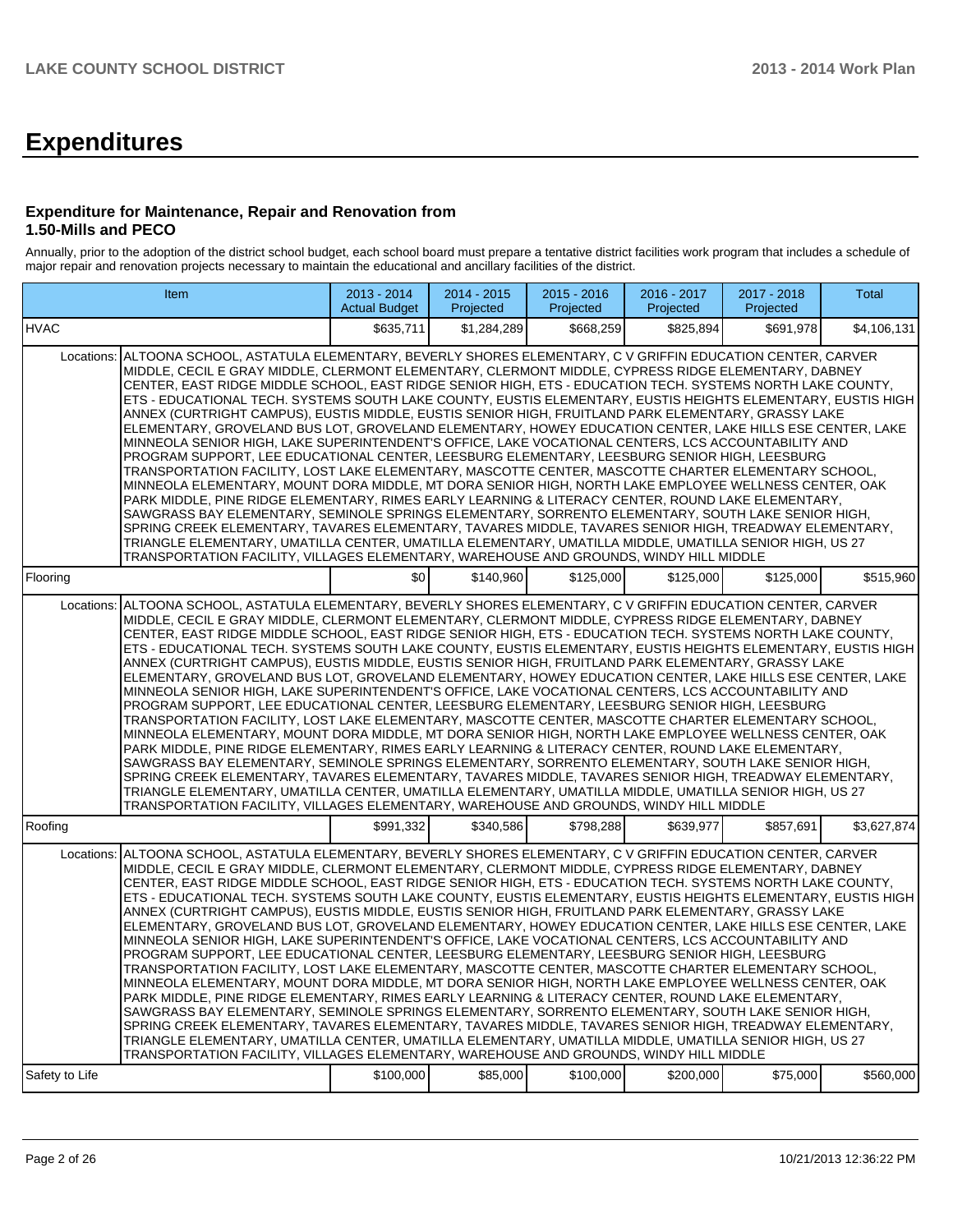|                                  | Locations: ALTOONA SCHOOL, ASTATULA ELEMENTARY, BEVERLY SHORES ELEMENTARY, C V GRIFFIN EDUCATION CENTER, CARVER<br>MIDDLE, CECIL E GRAY MIDDLE, CLERMONT ELEMENTARY, CLERMONT MIDDLE, CYPRESS RIDGE ELEMENTARY, DABNEY<br>CENTER, EAST RIDGE MIDDLE SCHOOL, EAST RIDGE SENIOR HIGH, ETS - EDUCATION TECH, SYSTEMS NORTH LAKE COUNTY.<br>ETS - EDUCATIONAL TECH. SYSTEMS SOUTH LAKE COUNTY, EUSTIS ELEMENTARY, EUSTIS HEIGHTS ELEMENTARY, EUSTIS HIGH<br>ANNEX (CURTRIGHT CAMPUS), EUSTIS MIDDLE, EUSTIS SENIOR HIGH, FRUITLAND PARK ELEMENTARY, GRASSY LAKE<br>ELEMENTARY, GROVELAND BUS LOT, GROVELAND ELEMENTARY, HOWEY EDUCATION CENTER, LAKE HILLS ESE CENTER, LAKE<br>MINNEOLA SENIOR HIGH, LAKE SUPERINTENDENT'S OFFICE, LAKE VOCATIONAL CENTERS, LCS ACCOUNTABILITY AND<br>PROGRAM SUPPORT, LEE EDUCATIONAL CENTER, LEESBURG ELEMENTARY, LEESBURG SENIOR HIGH, LEESBURG<br>TRANSPORTATION FACILITY, LOST LAKE ELEMENTARY, MASCOTTE CENTER, MASCOTTE CHARTER ELEMENTARY SCHOOL,<br>MINNEOLA ELEMENTARY, MOUNT DORA MIDDLE, MT DORA SENIOR HIGH, NORTH LAKE EMPLOYEE WELLNESS CENTER, OAK<br>PARK MIDDLE, PINE RIDGE ELEMENTARY, RIMES EARLY LEARNING & LITERACY CENTER, ROUND LAKE ELEMENTARY,<br>SAWGRASS BAY ELEMENTARY, SEMINOLE SPRINGS ELEMENTARY, SORRENTO ELEMENTARY, SOUTH LAKE SENIOR HIGH,<br>SPRING CREEK ELEMENTARY, TAVARES ELEMENTARY, TAVARES MIDDLE, TAVARES SENIOR HIGH, TREADWAY ELEMENTARY,<br>TRIANGLE ELEMENTARY, UMATILLA CENTER, UMATILLA ELEMENTARY, UMATILLA MIDDLE, UMATILLA SENIOR HIGH, US 27<br>TRANSPORTATION FACILITY, VILLAGES ELEMENTARY, WAREHOUSE AND GROUNDS, WINDY HILL MIDDLE |     |     |           |           |     |           |  |  |
|----------------------------------|---------------------------------------------------------------------------------------------------------------------------------------------------------------------------------------------------------------------------------------------------------------------------------------------------------------------------------------------------------------------------------------------------------------------------------------------------------------------------------------------------------------------------------------------------------------------------------------------------------------------------------------------------------------------------------------------------------------------------------------------------------------------------------------------------------------------------------------------------------------------------------------------------------------------------------------------------------------------------------------------------------------------------------------------------------------------------------------------------------------------------------------------------------------------------------------------------------------------------------------------------------------------------------------------------------------------------------------------------------------------------------------------------------------------------------------------------------------------------------------------------------------------------------------------------------------------------------------------------------------------------|-----|-----|-----------|-----------|-----|-----------|--|--|
| Fencing                          |                                                                                                                                                                                                                                                                                                                                                                                                                                                                                                                                                                                                                                                                                                                                                                                                                                                                                                                                                                                                                                                                                                                                                                                                                                                                                                                                                                                                                                                                                                                                                                                                                           | \$0 | \$0 | \$0       | \$0       | \$0 | \$0       |  |  |
|                                  | Locations: No Locations for this expenditure.                                                                                                                                                                                                                                                                                                                                                                                                                                                                                                                                                                                                                                                                                                                                                                                                                                                                                                                                                                                                                                                                                                                                                                                                                                                                                                                                                                                                                                                                                                                                                                             |     |     |           |           |     |           |  |  |
| Parking                          |                                                                                                                                                                                                                                                                                                                                                                                                                                                                                                                                                                                                                                                                                                                                                                                                                                                                                                                                                                                                                                                                                                                                                                                                                                                                                                                                                                                                                                                                                                                                                                                                                           | \$0 | \$0 | \$0       | \$0       | \$0 | \$0       |  |  |
| Locations:                       | No Locations for this expenditure.                                                                                                                                                                                                                                                                                                                                                                                                                                                                                                                                                                                                                                                                                                                                                                                                                                                                                                                                                                                                                                                                                                                                                                                                                                                                                                                                                                                                                                                                                                                                                                                        |     |     |           |           |     |           |  |  |
| Electrical                       |                                                                                                                                                                                                                                                                                                                                                                                                                                                                                                                                                                                                                                                                                                                                                                                                                                                                                                                                                                                                                                                                                                                                                                                                                                                                                                                                                                                                                                                                                                                                                                                                                           | \$0 | \$0 | \$15,000  | \$15,000  | \$0 | \$30,000  |  |  |
| Locations:                       | ALTOONA SCHOOL, ASTATULA ELEMENTARY, BEVERLY SHORES ELEMENTARY, C V GRIFFIN EDUCATION CENTER, CARVER<br>MIDDLE, CECIL E GRAY MIDDLE, CLERMONT ELEMENTARY, CLERMONT MIDDLE, CYPRESS RIDGE ELEMENTARY, DABNEY<br>CENTER, EAST RIDGE MIDDLE SCHOOL, EAST RIDGE SENIOR HIGH, ETS - EDUCATION TECH. SYSTEMS NORTH LAKE COUNTY,<br>ETS - EDUCATIONAL TECH. SYSTEMS SOUTH LAKE COUNTY, EUSTIS ELEMENTARY, EUSTIS HEIGHTS ELEMENTARY, EUSTIS HIGH<br>ANNEX (CURTRIGHT CAMPUS), EUSTIS MIDDLE, EUSTIS SENIOR HIGH, FRUITLAND PARK ELEMENTARY, GRASSY LAKE<br>ELEMENTARY, GROVELAND BUS LOT, GROVELAND ELEMENTARY, HOWEY EDUCATION CENTER, LAKE HILLS ESE CENTER, LAKE<br>MINNEOLA SENIOR HIGH, LAKE SUPERINTENDENT'S OFFICE, LAKE VOCATIONAL CENTERS, LCS ACCOUNTABILITY AND<br>PROGRAM SUPPORT, LEE EDUCATIONAL CENTER, LEESBURG ELEMENTARY, LEESBURG SENIOR HIGH, LEESBURG<br>TRANSPORTATION FACILITY, LOST LAKE ELEMENTARY, MASCOTTE CENTER, MASCOTTE CHARTER ELEMENTARY SCHOOL,<br>MINNEOLA ELEMENTARY, MOUNT DORA MIDDLE, MT DORA SENIOR HIGH, NORTH LAKE EMPLOYEE WELLNESS CENTER, OAK<br>PARK MIDDLE, PINE RIDGE ELEMENTARY, RIMES EARLY LEARNING & LITERACY CENTER, ROUND LAKE ELEMENTARY,<br>SAWGRASS BAY ELEMENTARY, SEMINOLE SPRINGS ELEMENTARY, SORRENTO ELEMENTARY, SOUTH LAKE SENIOR HIGH,<br>SPRING CREEK ELEMENTARY, TAVARES ELEMENTARY, TAVARES MIDDLE, TAVARES SENIOR HIGH, TREADWAY ELEMENTARY,<br>TRIANGLE ELEMENTARY, UMATILLA CENTER, UMATILLA ELEMENTARY, UMATILLA MIDDLE, UMATILLA SENIOR HIGH, US 27<br>TRANSPORTATION FACILITY, VILLAGES ELEMENTARY, WAREHOUSE AND GROUNDS, WINDY HILL MIDDLE            |     |     |           |           |     |           |  |  |
| Fire Alarm                       |                                                                                                                                                                                                                                                                                                                                                                                                                                                                                                                                                                                                                                                                                                                                                                                                                                                                                                                                                                                                                                                                                                                                                                                                                                                                                                                                                                                                                                                                                                                                                                                                                           | \$0 | \$0 | \$0       | \$0       | \$0 | \$0       |  |  |
|                                  | Locations: No Locations for this expenditure.                                                                                                                                                                                                                                                                                                                                                                                                                                                                                                                                                                                                                                                                                                                                                                                                                                                                                                                                                                                                                                                                                                                                                                                                                                                                                                                                                                                                                                                                                                                                                                             |     |     |           |           |     |           |  |  |
| Telephone/Intercom System        |                                                                                                                                                                                                                                                                                                                                                                                                                                                                                                                                                                                                                                                                                                                                                                                                                                                                                                                                                                                                                                                                                                                                                                                                                                                                                                                                                                                                                                                                                                                                                                                                                           | \$0 | \$0 | \$0       | \$0       | \$0 | \$0       |  |  |
|                                  | Locations: No Locations for this expenditure.                                                                                                                                                                                                                                                                                                                                                                                                                                                                                                                                                                                                                                                                                                                                                                                                                                                                                                                                                                                                                                                                                                                                                                                                                                                                                                                                                                                                                                                                                                                                                                             |     |     |           |           |     |           |  |  |
| <b>Closed Circuit Television</b> |                                                                                                                                                                                                                                                                                                                                                                                                                                                                                                                                                                                                                                                                                                                                                                                                                                                                                                                                                                                                                                                                                                                                                                                                                                                                                                                                                                                                                                                                                                                                                                                                                           | \$0 | \$0 | \$0       | \$0       | \$0 | \$0       |  |  |
| Locations:                       | No Locations for this expenditure.                                                                                                                                                                                                                                                                                                                                                                                                                                                                                                                                                                                                                                                                                                                                                                                                                                                                                                                                                                                                                                                                                                                                                                                                                                                                                                                                                                                                                                                                                                                                                                                        |     |     |           |           |     |           |  |  |
| Paint                            |                                                                                                                                                                                                                                                                                                                                                                                                                                                                                                                                                                                                                                                                                                                                                                                                                                                                                                                                                                                                                                                                                                                                                                                                                                                                                                                                                                                                                                                                                                                                                                                                                           | \$0 | \$0 | \$185,000 | \$285,000 | \$0 | \$470,000 |  |  |
| Locations:                       | ALTOONA SCHOOL. ASTATULA ELEMENTARY. BEVERLY SHORES ELEMENTARY. C V GRIFFIN EDUCATION CENTER. CARVER<br>MIDDLE, CECIL E GRAY MIDDLE, CLERMONT ELEMENTARY, CLERMONT MIDDLE, CYPRESS RIDGE ELEMENTARY, DABNEY<br>CENTER, EAST RIDGE MIDDLE SCHOOL, EAST RIDGE SENIOR HIGH, ETS - EDUCATION TECH. SYSTEMS NORTH LAKE COUNTY,<br>ETS - EDUCATIONAL TECH. SYSTEMS SOUTH LAKE COUNTY, EUSTIS ELEMENTARY, EUSTIS HEIGHTS ELEMENTARY, EUSTIS HIGH<br>ANNEX (CURTRIGHT CAMPUS). EUSTIS MIDDLE. EUSTIS SENIOR HIGH. FRUITLAND PARK ELEMENTARY. GRASSY LAKE<br>ELEMENTARY, GROVELAND BUS LOT, GROVELAND ELEMENTARY, HOWEY EDUCATION CENTER, LAKE HILLS ESE CENTER, LAKE<br>MINNEOLA SENIOR HIGH, LAKE SUPERINTENDENT'S OFFICE, LAKE VOCATIONAL CENTERS, LCS ACCOUNTABILITY AND<br>PROGRAM SUPPORT, LEE EDUCATIONAL CENTER, LEESBURG ELEMENTARY, LEESBURG SENIOR HIGH, LEESBURG<br>TRANSPORTATION FACILITY, LOST LAKE ELEMENTARY, MASCOTTE CENTER, MASCOTTE CHARTER ELEMENTARY SCHOOL,<br>MINNEOLA ELEMENTARY, MOUNT DORA MIDDLE, MT DORA SENIOR HIGH, NORTH LAKE EMPLOYEE WELLNESS CENTER, OAK<br>PARK MIDDLE, PINE RIDGE ELEMENTARY, RIMES EARLY LEARNING & LITERACY CENTER, ROUND LAKE ELEMENTARY,<br>SAWGRASS BAY ELEMENTARY, SEMINOLE SPRINGS ELEMENTARY, SORRENTO ELEMENTARY, SOUTH LAKE SENIOR HIGH,<br>SPRING CREEK ELEMENTARY, TAVARES ELEMENTARY, TAVARES MIDDLE, TAVARES SENIOR HIGH, TREADWAY ELEMENTARY,<br>TRIANGLE ELEMENTARY, UMATILLA CENTER, UMATILLA ELEMENTARY, UMATILLA MIDDLE, UMATILLA SENIOR HIGH, US 27<br>TRANSPORTATION FACILITY, VILLAGES ELEMENTARY, WAREHOUSE AND GROUNDS, WINDY HILL MIDDLE            |     |     |           |           |     |           |  |  |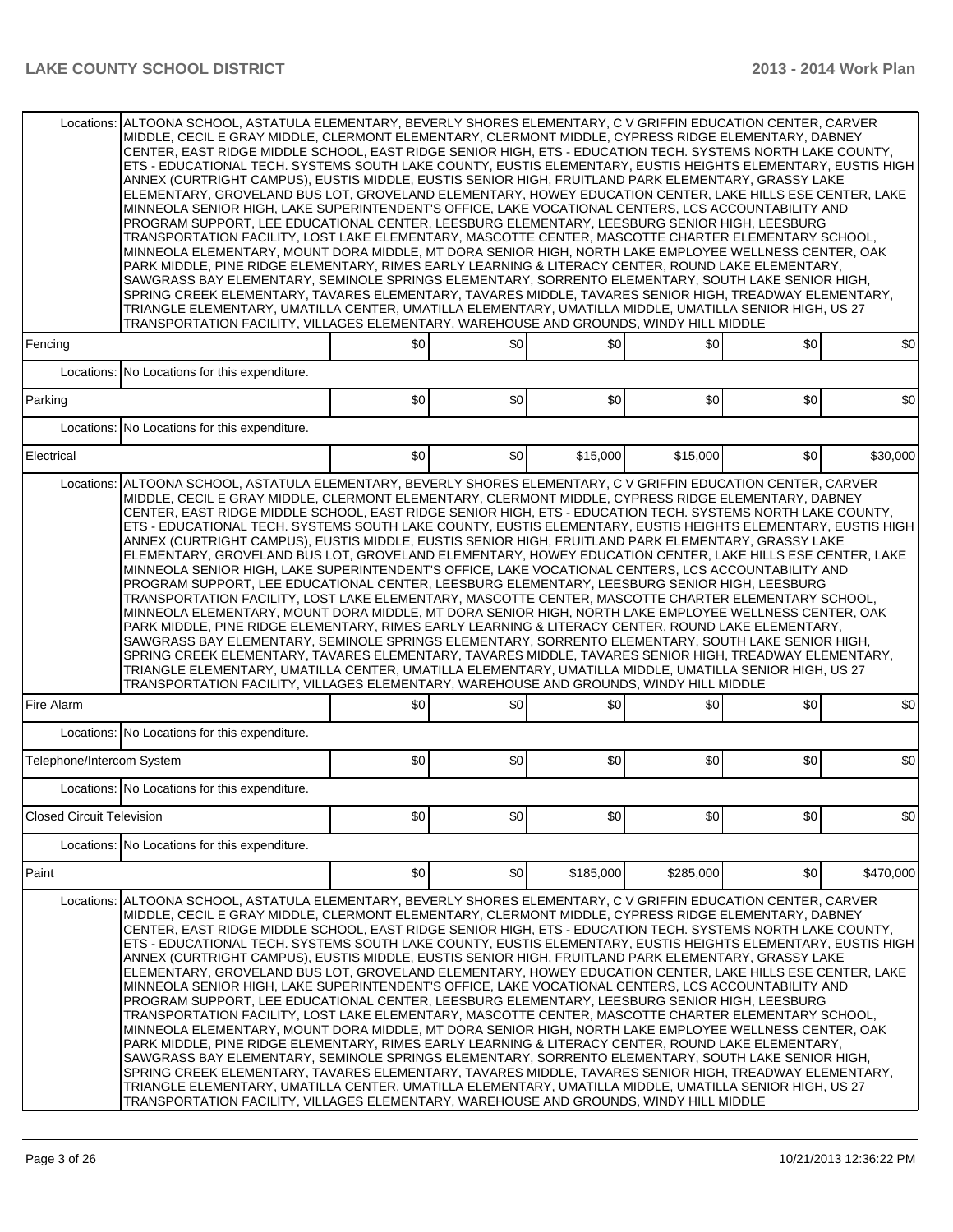| Maintenance/Repair                                                                                                                                                                                                                                                                                                                                                                                                                                                                                                                                                                                                                                                                                                                                                                                                                                                                                                                                                                                                                                                                                                                                                                                                                                                                                                                                                                                                                                                                                                                                                                                                         | \$272,957   | \$84,165    | \$95,000    | \$95,000    | \$0         | \$547,122   |
|----------------------------------------------------------------------------------------------------------------------------------------------------------------------------------------------------------------------------------------------------------------------------------------------------------------------------------------------------------------------------------------------------------------------------------------------------------------------------------------------------------------------------------------------------------------------------------------------------------------------------------------------------------------------------------------------------------------------------------------------------------------------------------------------------------------------------------------------------------------------------------------------------------------------------------------------------------------------------------------------------------------------------------------------------------------------------------------------------------------------------------------------------------------------------------------------------------------------------------------------------------------------------------------------------------------------------------------------------------------------------------------------------------------------------------------------------------------------------------------------------------------------------------------------------------------------------------------------------------------------------|-------------|-------------|-------------|-------------|-------------|-------------|
| Locations: ALTOONA SCHOOL, ASTATULA ELEMENTARY, BEVERLY SHORES ELEMENTARY, C V GRIFFIN EDUCATION CENTER, CARVER<br>MIDDLE, CECIL E GRAY MIDDLE, CLERMONT ELEMENTARY, CLERMONT MIDDLE, CYPRESS RIDGE ELEMENTARY, DABNEY<br>CENTER, EAST RIDGE MIDDLE SCHOOL, EAST RIDGE SENIOR HIGH, ETS - EDUCATION TECH. SYSTEMS NORTH LAKE COUNTY,<br> ETS - EDUCATIONAL TECH. SYSTEMS SOUTH LAKE COUNTY, EUSTIS ELEMENTARY, EUSTIS HEIGHTS ELEMENTARY, EUSTIS HIGH<br>ANNEX (CURTRIGHT CAMPUS), EUSTIS MIDDLE, EUSTIS SENIOR HIGH, FRUITLAND PARK ELEMENTARY, GRASSY LAKE<br>ELEMENTARY, GROVELAND BUS LOT, GROVELAND ELEMENTARY, HOWEY EDUCATION CENTER, LAKE HILLS ESE CENTER, LAKE<br>MINNEOLA SENIOR HIGH, LAKE SUPERINTENDENT'S OFFICE, LAKE VOCATIONAL CENTERS, LCS ACCOUNTABILITY AND<br>PROGRAM SUPPORT, LEE EDUCATIONAL CENTER, LEESBURG ELEMENTARY, LEESBURG SENIOR HIGH, LEESBURG<br>TRANSPORTATION FACILITY, LOST LAKE ELEMENTARY, MASCOTTE CENTER, MASCOTTE CHARTER ELEMENTARY SCHOOL,<br>MINNEOLA ELEMENTARY, MOUNT DORA MIDDLE, MT DORA SENIOR HIGH, NORTH LAKE EMPLOYEE WELLNESS CENTER, OAK<br>PARK MIDDLE, PINE RIDGE ELEMENTARY, RIMES EARLY LEARNING & LITERACY CENTER, ROUND LAKE ELEMENTARY,<br>SAWGRASS BAY ELEMENTARY, SEMINOLE SPRINGS ELEMENTARY, SORRENTO ELEMENTARY, SOUTH LAKE SENIOR HIGH,<br>SPRING CREEK ELEMENTARY, TAVARES ELEMENTARY, TAVARES MIDDLE, TAVARES SENIOR HIGH, TREADWAY ELEMENTARY,<br>TRIANGLE ELEMENTARY, UMATILLA CENTER, UMATILLA ELEMENTARY, UMATILLA MIDDLE, UMATILLA SENIOR HIGH, US 27<br>TRANSPORTATION FACILITY, VILLAGES ELEMENTARY, WAREHOUSE AND GROUNDS, WINDY HILL MIDDLE |             |             |             |             |             |             |
| Sub Total:                                                                                                                                                                                                                                                                                                                                                                                                                                                                                                                                                                                                                                                                                                                                                                                                                                                                                                                                                                                                                                                                                                                                                                                                                                                                                                                                                                                                                                                                                                                                                                                                                 | \$2,000,000 | \$1,935,000 | \$1,986,547 | \$2,185,871 | \$1,749,669 | \$9,857,087 |

| <b>IPECO Maintenance Expenditures</b> | ሱስ<br>JU'   | ሱስ<br>JU.   | \$46.547    | \$145.871   | \$349.669   | \$542.087   |
|---------------------------------------|-------------|-------------|-------------|-------------|-------------|-------------|
| 1.50 Mill Sub Total: I                | \$2,000,000 | \$2,000,000 | \$2,000,000 | \$2,200,000 | \$1,400,000 | \$9,600,000 |

| <b>Other Items</b>                                                                                                                                                                                                                                                                                                                                                                                                                                                                                                                                                                                                                                                                                                                                                                                                                                                                                                                                                                                                                                                                                                                                                                                                                                                                                                                                                                                                                                                                                                                                                                                                       |        | $2013 - 2014$<br><b>Actual Budget</b> | $2014 - 2015$<br>Projected | $2015 - 2016$<br>Projected | 2016 - 2017<br>Projected | 2017 - 2018<br>Projected | <b>Total</b> |
|--------------------------------------------------------------------------------------------------------------------------------------------------------------------------------------------------------------------------------------------------------------------------------------------------------------------------------------------------------------------------------------------------------------------------------------------------------------------------------------------------------------------------------------------------------------------------------------------------------------------------------------------------------------------------------------------------------------------------------------------------------------------------------------------------------------------------------------------------------------------------------------------------------------------------------------------------------------------------------------------------------------------------------------------------------------------------------------------------------------------------------------------------------------------------------------------------------------------------------------------------------------------------------------------------------------------------------------------------------------------------------------------------------------------------------------------------------------------------------------------------------------------------------------------------------------------------------------------------------------------------|--------|---------------------------------------|----------------------------|----------------------------|--------------------------|--------------------------|--------------|
| Electronics                                                                                                                                                                                                                                                                                                                                                                                                                                                                                                                                                                                                                                                                                                                                                                                                                                                                                                                                                                                                                                                                                                                                                                                                                                                                                                                                                                                                                                                                                                                                                                                                              |        | \$0                                   | \$30,000                   | \$15,000                   | \$15,000                 | \$0                      | \$60,000     |
| Locations ALTOONA SCHOOL, ASTATULA ELEMENTARY, BEVERLY SHORES ELEMENTARY, C V GRIFFIN EDUCATION CENTER, CARVER<br>MIDDLE, CECIL E GRAY MIDDLE, CLERMONT ELEMENTARY, CLERMONT MIDDLE, CYPRESS RIDGE ELEMENTARY, DABNEY<br>CENTER, EAST RIDGE MIDDLE SCHOOL, EAST RIDGE SENIOR HIGH, ETS - EDUCATION TECH. SYSTEMS NORTH LAKE COUNTY,<br>ETS - EDUCATIONAL TECH. SYSTEMS SOUTH LAKE COUNTY, EUSTIS ELEMENTARY, EUSTIS HEIGHTS ELEMENTARY, EUSTIS<br>HIGH ANNEX (CURTRIGHT CAMPUS), EUSTIS MIDDLE, EUSTIS SENIOR HIGH, FRUITLAND PARK ELEMENTARY, GRASSY LAKE<br>ELEMENTARY, GROVELAND BUS LOT, GROVELAND ELEMENTARY, HOWEY EDUCATION CENTER, LAKE HILLS ESE CENTER,<br>LAKE MINNEOLA SENIOR HIGH. LAKE SUPERINTENDENT'S OFFICE. LAKE VOCATIONAL CENTERS. LCS ACCOUNTABILITY AND<br>PROGRAM SUPPORT, LEE EDUCATIONAL CENTER, LEESBURG ELEMENTARY, LEESBURG SENIOR HIGH, LEESBURG<br>TRANSPORTATION FACILITY, LOST LAKE ELEMENTARY, MASCOTTE CENTER, MASCOTTE CHARTER ELEMENTARY SCHOOL,<br>MINNEOLA ELEMENTARY, MOUNT DORA MIDDLE, MT DORA SENIOR HIGH, NORTH LAKE EMPLOYEE WELLNESS CENTER, OAK<br>PARK MIDDLE, PINE RIDGE ELEMENTARY, RIMES EARLY LEARNING & LITERACY CENTER, ROUND LAKE ELEMENTARY,<br>SAWGRASS BAY ELEMENTARY, SEMINOLE SPRINGS ELEMENTARY, SORRENTO ELEMENTARY, SOUTH LAKE SENIOR HIGH,<br>SPRING CREEK ELEMENTARY, TAVARES ELEMENTARY, TAVARES MIDDLE, TAVARES SENIOR HIGH, TREADWAY ELEMENTARY,<br>TRIANGLE ELEMENTARY, UMATILLA CENTER, UMATILLA ELEMENTARY, UMATILLA MIDDLE, UMATILLA SENIOR HIGH, US 27<br>TRANSPORTATION FACILITY, VILLAGES ELEMENTARY, WAREHOUSE AND GROUNDS, WINDY HILL MIDDLE |        |                                       |                            |                            |                          |                          |              |
| Plumbing                                                                                                                                                                                                                                                                                                                                                                                                                                                                                                                                                                                                                                                                                                                                                                                                                                                                                                                                                                                                                                                                                                                                                                                                                                                                                                                                                                                                                                                                                                                                                                                                                 |        | \$0                                   | \$35,000                   | \$45,000                   | \$145,000                | \$0                      | \$225,000    |
| Locations ALTOONA SCHOOL, ASTATULA ELEMENTARY, BEVERLY SHORES ELEMENTARY, C V GRIFFIN EDUCATION CENTER, CARVER<br>MIDDLE, CECIL E GRAY MIDDLE, CLERMONT ELEMENTARY, CLERMONT MIDDLE, CYPRESS RIDGE ELEMENTARY, DABNEY<br>CENTER, EAST RIDGE MIDDLE SCHOOL, EAST RIDGE SENIOR HIGH, ETS - EDUCATION TECH. SYSTEMS NORTH LAKE COUNTY,<br>ETS - EDUCATIONAL TECH. SYSTEMS SOUTH LAKE COUNTY, EUSTIS ELEMENTARY, EUSTIS HEIGHTS ELEMENTARY, EUSTIS<br>HIGH ANNEX (CURTRIGHT CAMPUS), EUSTIS MIDDLE, EUSTIS SENIOR HIGH, FRUITLAND PARK ELEMENTARY, GRASSY LAKE<br>ELEMENTARY, GROVELAND BUS LOT, GROVELAND ELEMENTARY, HOWEY EDUCATION CENTER, LAKE HILLS ESE CENTER,<br>LAKE MINNEOLA SENIOR HIGH, LAKE SUPERINTENDENT'S OFFICE, LAKE VOCATIONAL CENTERS, LCS ACCOUNTABILITY AND<br>PROGRAM SUPPORT, LEE EDUCATIONAL CENTER, LEESBURG ELEMENTARY, LEESBURG SENIOR HIGH, LEESBURG<br>TRANSPORTATION FACILITY, LOST LAKE ELEMENTARY, MASCOTTE CENTER, MASCOTTE CHARTER ELEMENTARY SCHOOL,<br>MINNEOLA ELEMENTARY, MOUNT DORA MIDDLE, MT DORA SENIOR HIGH, NORTH LAKE EMPLOYEE WELLNESS CENTER, OAK<br>PARK MIDDLE, PINE RIDGE ELEMENTARY, RIMES EARLY LEARNING & LITERACY CENTER, ROUND LAKE ELEMENTARY,<br>SAWGRASS BAY ELEMENTARY, SEMINOLE SPRINGS ELEMENTARY, SORRENTO ELEMENTARY, SOUTH LAKE SENIOR HIGH,<br>SPRING CREEK ELEMENTARY, TAVARES ELEMENTARY, TAVARES MIDDLE, TAVARES SENIOR HIGH, TREADWAY ELEMENTARY,<br>TRIANGLE ELEMENTARY, UMATILLA CENTER, UMATILLA ELEMENTARY, UMATILLA MIDDLE, UMATILLA SENIOR HIGH, US 27<br>TRANSPORTATION FACILITY, VILLAGES ELEMENTARY, WAREHOUSE AND GROUNDS, WINDY HILL MIDDLE |        |                                       |                            |                            |                          |                          |              |
|                                                                                                                                                                                                                                                                                                                                                                                                                                                                                                                                                                                                                                                                                                                                                                                                                                                                                                                                                                                                                                                                                                                                                                                                                                                                                                                                                                                                                                                                                                                                                                                                                          | Total: | \$2,000,000                           | \$2,000,000                | \$2.046.547                | \$2.345.871              | \$1.749.669              | \$10,142,087 |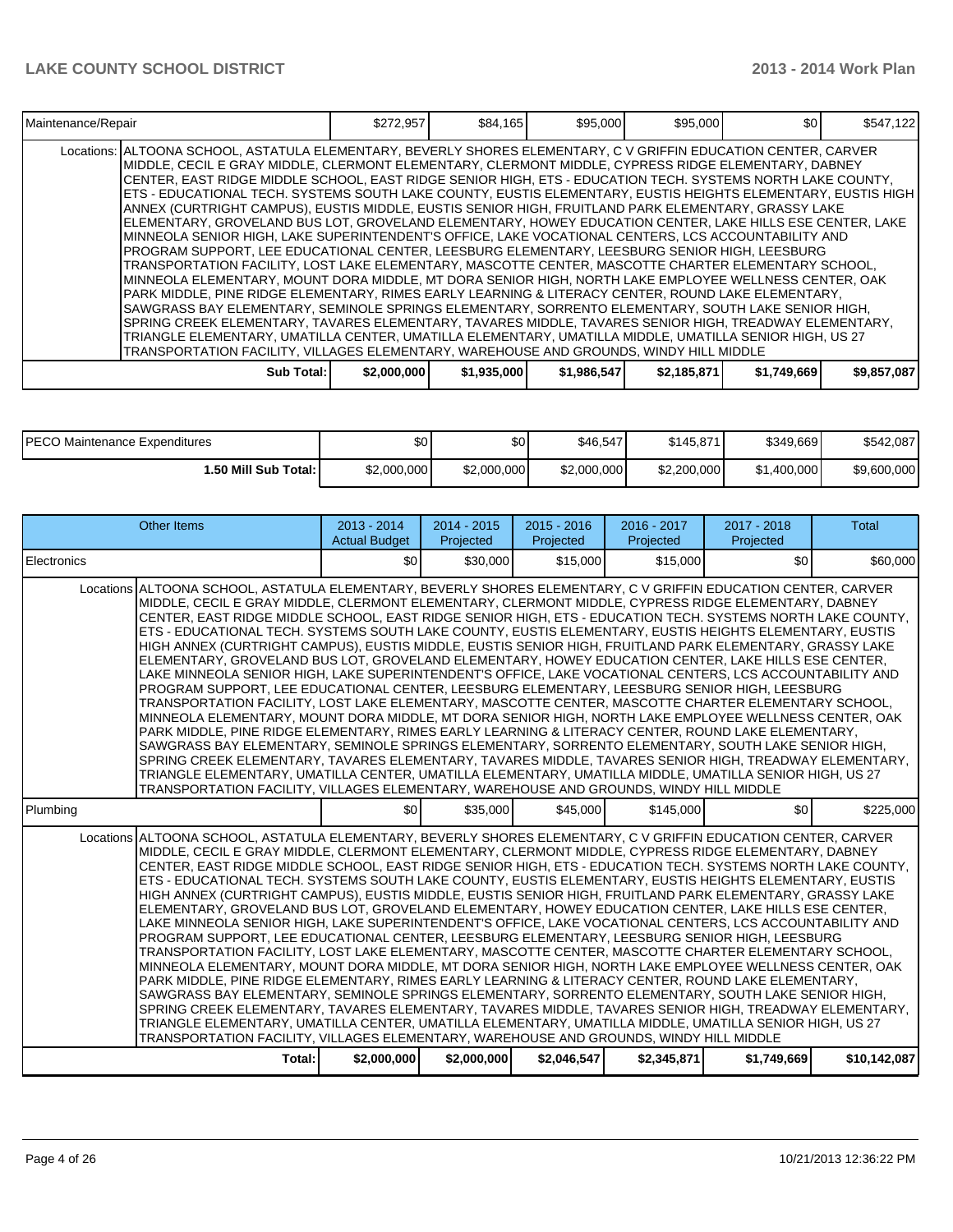#### **Local 1.50 Mill Expenditure For Maintenance, Repair and Renovation**

Anticipated expenditures expected from local funding sources over the years covered by the current work plan.

| Item                                                         | 2013 - 2014<br><b>Actual Budget</b> | 2014 - 2015<br>Projected | 2015 - 2016<br>Projected | 2016 - 2017<br>Projected | 2017 - 2018<br>Projected | <b>Total</b>  |
|--------------------------------------------------------------|-------------------------------------|--------------------------|--------------------------|--------------------------|--------------------------|---------------|
| Remaining Maint and Repair from 1.5 Mills                    | \$2,000,000                         | \$2,000,000              | \$2,000,000              | \$2,200,000              | \$1,400,000              | \$9,600,000   |
| Maintenance/Repair Salaries                                  | \$0                                 | \$0                      | \$0                      | \$0                      | \$0                      | \$0           |
| <b>School Bus Purchases</b>                                  | \$750,000                           | \$750,000                | \$750,000                | \$1,225,000              | \$266,000                | \$3,741,000   |
| <b>Other Vehicle Purchases</b>                               | \$0                                 | \$0                      | \$0                      | \$0                      | \$0                      | \$0           |
| Capital Outlay Equipment                                     | \$500,000                           | \$100,000                | \$100,000                | \$100,000                | \$0                      | \$800,000     |
| <b>Rent/Lease Payments</b>                                   | \$0                                 | \$0                      | \$0                      | \$0                      | \$0                      | \$0           |
| <b>COP Debt Service</b>                                      | \$17,322,350                        | \$18,798,112             | \$20,465,665             | \$21,645,852             | \$26,723,674             | \$104,955,653 |
| Rent/Lease Relocatables                                      | \$200,000                           | \$0                      | \$0                      | \$0                      | \$0                      | \$200,000     |
| <b>Environmental Problems</b>                                | \$0                                 | \$0                      | \$0                      | \$0                      | \$0                      | \$0           |
| ls.1011.14 Debt Service                                      | \$0                                 | \$0                      | \$0                      | \$0                      | \$0                      | \$0           |
| Special Facilities Construction Account                      | \$0                                 | \$0                      | \$0                      | \$0                      | \$0                      | \$0           |
| Premiums for Property Casualty Insurance - 1011.71<br>(4a,b) | \$0                                 | \$0                      | \$0                      | \$0                      | \$0                      | \$0           |
| Qualified School Construction Bonds (QSCB)                   | 30                                  | \$0                      | \$0                      | \$0                      | \$0                      | \$0           |
| Qualified Zone Academy Bonds (QZAB)                          | \$0                                 | \$0                      | \$0                      | \$0                      | \$0                      | \$0           |
| Safety and Security                                          | \$50,000                            | \$50,000                 | \$50,000                 | \$50,000                 | \$50,000                 | \$250,000     |
| <b>Vocational Equipment</b>                                  | \$200,000                           | \$200,000                | \$200,000                | \$200,000                | \$200,000                | \$1,000,000   |
| <b>Local Expenditure Totals:</b>                             | \$21,022,350                        | \$21,898,112             | \$23,565,665             | \$25,420,852             | \$28,639,674             | \$120,546,653 |

# **Revenue**

#### **1.50 Mill Revenue Source**

Schedule of Estimated Capital Outlay Revenue from each currently approved source which is estimated to be available for expenditures on the projects included in the tentative district facilities work program. All amounts are NET after considering carryover balances, interest earned, new COP's, 1011.14 and 1011.15 loans, etc. Districts cannot use 1.5-Mill funds for salaries except for those explicitly associated with maintenance/repair projects. (1011.71 (5), F.S.)

| <b>Item</b>                                                                         | Fund | $2013 - 2014$<br><b>Actual Value</b> | $2014 - 2015$<br>Projected | $2015 - 2016$<br>Projected | $2016 - 2017$<br>Projected | $2017 - 2018$<br>Projected | Total            |
|-------------------------------------------------------------------------------------|------|--------------------------------------|----------------------------|----------------------------|----------------------------|----------------------------|------------------|
| (1) Non-exempt property<br>lassessed valuation                                      |      | \$16,482,534,484                     | \$16,845,150,243           | \$17,552,646,553           | \$18,553,147,407           | \$19,888,974,020           | \$89,322,452,707 |
| (2) The Millege projected for<br>discretionary capital outlay per<br>ls.1011.71     |      | 1.50                                 | 1.50                       | 1.50                       | 1.50                       | 1.50                       |                  |
| $(3)$ Full value of the 1.50-Mill<br>discretionary capital outlay per<br>ls.1011.71 |      | \$27,690,658                         | \$28,299,852               | \$29,488,446               | \$31,169,288               | \$33,413,476               | \$150,061,720    |
| $(4)$ Value of the portion of the 1.50<br>I-Mill ACTUALLY levied                    | 370  | \$23,734,850                         | \$24,257,016               | \$25,275,811               | \$26,716,532               | \$28,640,123               | \$128,624,332    |
| $(5)$ Difference of lines $(3)$ and $(4)$                                           |      | \$3,955,808                          | \$4,042,836                | \$4,212,635                | \$4,452,756                | \$4,773,353                | \$21,437,388     |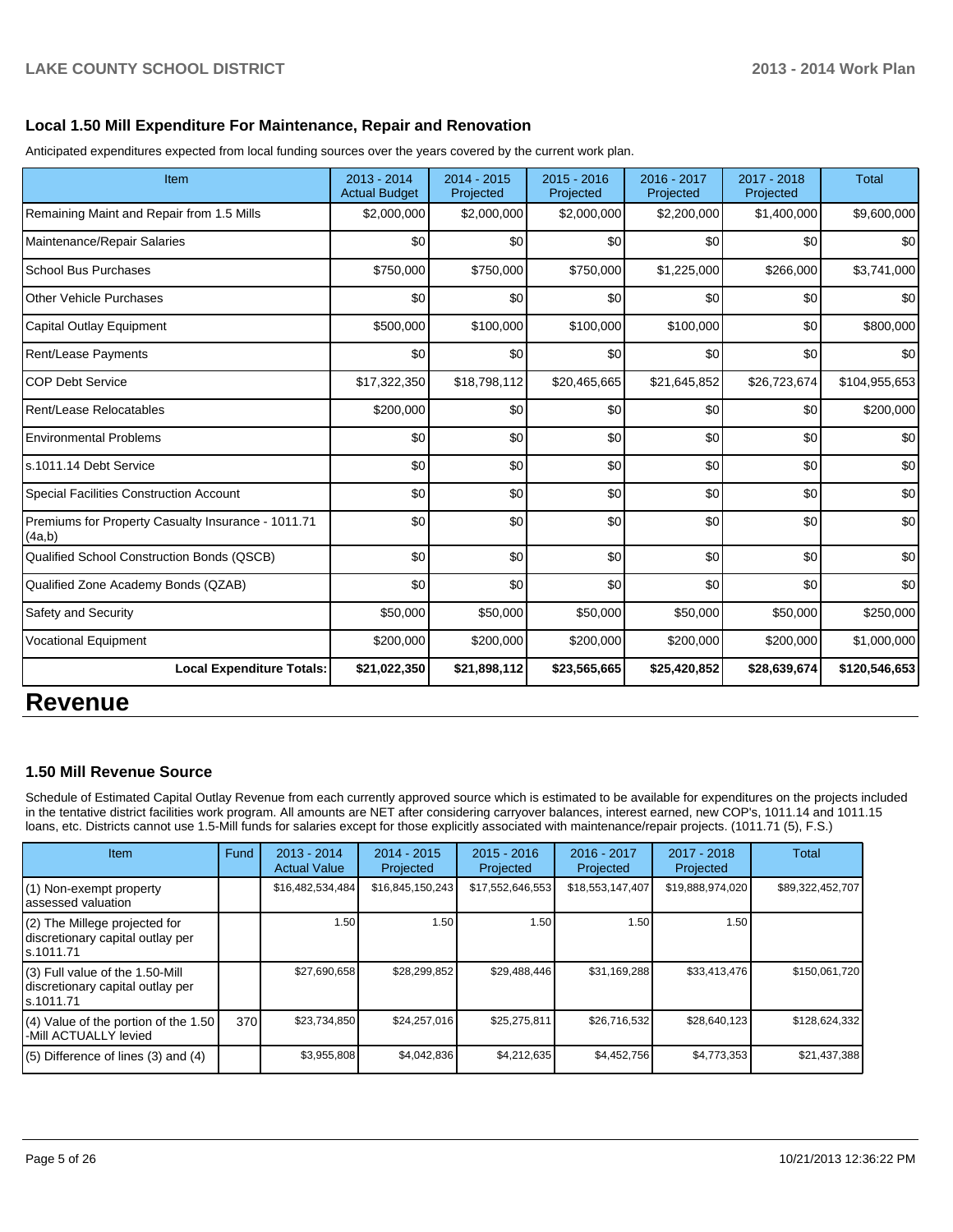#### **PECO Revenue Source**

The figure in the row designated "PECO Maintenance" will be subtracted from funds available for new construction because PECO maintenance dollars cannot be used for new construction.

| <b>Item</b>                           | Fund | $2013 - 2014$<br><b>Actual Budget</b> | $2014 - 2015$<br>Projected | $2015 - 2016$<br>Projected | 2016 - 2017<br>Projected | 2017 - 2018<br>Projected | Total     |
|---------------------------------------|------|---------------------------------------|----------------------------|----------------------------|--------------------------|--------------------------|-----------|
| <b>IPECO New Construction</b>         | 340  | \$0                                   | \$0 <sub>1</sub>           | \$0                        | \$0                      | \$0                      | \$0       |
| <b>IPECO Maintenance Expenditures</b> |      | \$0                                   | \$0                        | \$46.547                   | \$145.871                | \$349.669                | \$542.087 |
|                                       |      | \$0 I                                 | \$0                        | \$46,547                   | \$145.871                | \$349,669                | \$542,087 |

#### **CO & DS Revenue Source**

Revenue from Capital Outlay and Debt Service funds.

| Item                                            | Fund | $2013 - 2014$<br><b>Actual Budget</b> | $2014 - 2015$<br>Projected | $2015 - 2016$<br>Projected | $2016 - 2017$<br>Projected | $2017 - 2018$<br>Projected | Total     |
|-------------------------------------------------|------|---------------------------------------|----------------------------|----------------------------|----------------------------|----------------------------|-----------|
| CO & DS Cash Flow-through<br><b>Distributed</b> | 360  | \$150.265                             | \$150.265                  | \$150.265                  | \$150.265                  | \$150.265                  | \$751,325 |
| CO & DS Interest on<br>Undistributed CO         | 360  | \$13,176                              | \$13,176                   | \$13,176                   | \$13,176                   | \$13,176                   | \$65,880  |
|                                                 |      | \$163,441                             | \$163,441                  | \$163,441                  | \$163,441                  | \$163.441                  | \$817,205 |

#### **Fair Share Revenue Source**

Nothing reported for this section. All legally binding commitments for proportionate fair-share mitigation for impacts on public school facilities must be included in the 5-year district work program.

#### **Sales Surtax Referendum**

Specific information about any referendum for a 1-cent or ½-cent surtax referendum during the previous year.

**Did the school district hold a surtax referendum during the past fiscal year 2012 - 2013?**

# **Additional Revenue Source**

Any additional revenue sources

| Item                                                                                                    | $2013 - 2014$<br><b>Actual Value</b> | 2014 - 2015<br>Projected | $2015 - 2016$<br>Projected | 2016 - 2017<br>Projected | 2017 - 2018<br>Projected | Total |
|---------------------------------------------------------------------------------------------------------|--------------------------------------|--------------------------|----------------------------|--------------------------|--------------------------|-------|
| IProceeds from a s.1011.14/15 F.S. Loans I                                                              | \$0 <sub>1</sub>                     | \$0 <sub>1</sub>         | \$0                        | \$0                      | \$0 <sub>1</sub>         | \$0   |
| District Bonds - Voted local bond<br>referendum proceeds per s.9, Art VII<br><b>IState Constitution</b> | SO I                                 | \$0 <sub>1</sub>         | \$0                        | \$0                      | \$0                      | \$0   |
| Proceeds from Special Act Bonds                                                                         | \$0                                  | \$0 <sub>1</sub>         | \$0                        | \$0 <sub>1</sub>         | \$0                      | \$0   |

No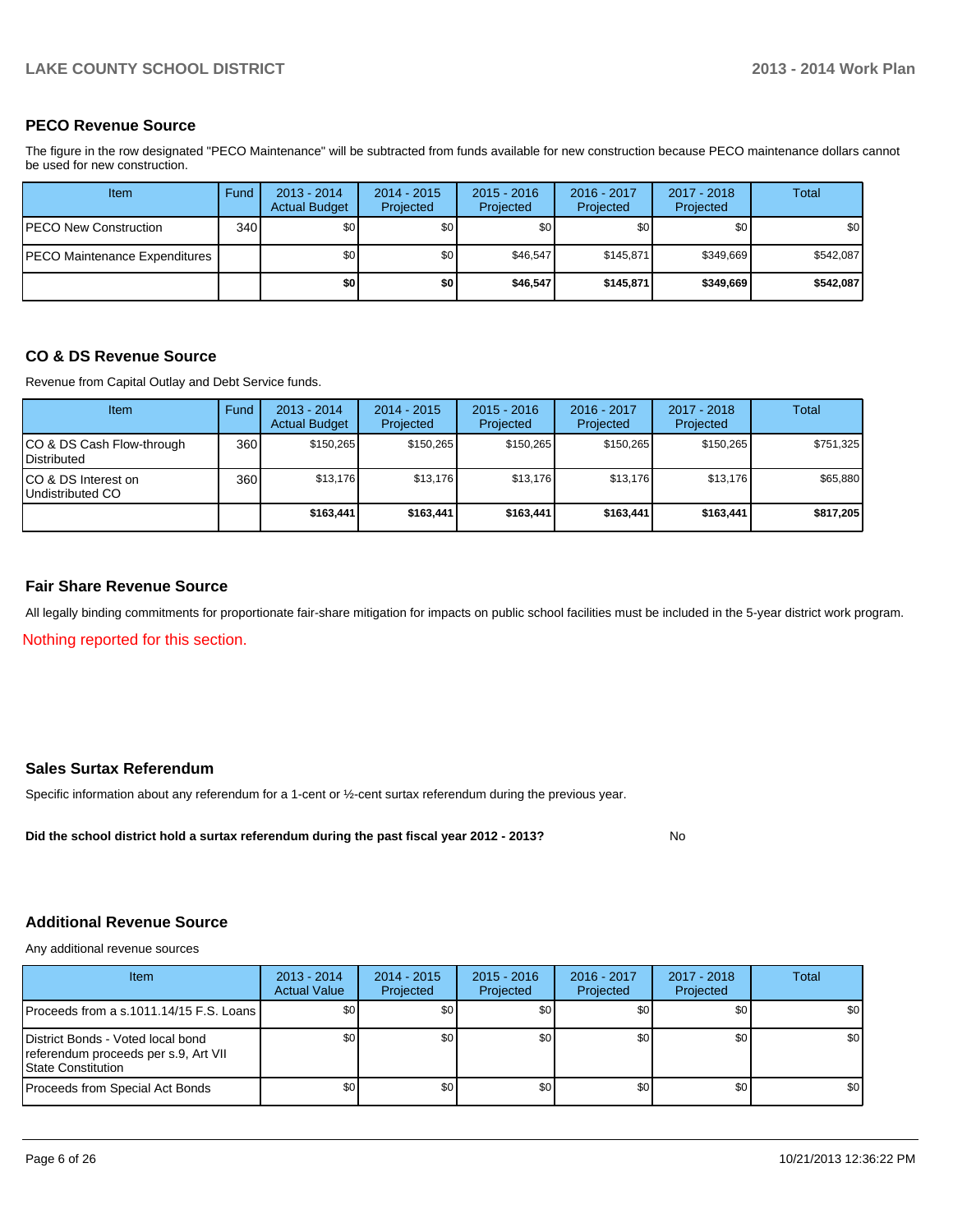### **LAKE COUNTY SCHOOL DISTRICT 2013 - 2014 Work Plan**

| Estimated Revenue from CO & DS Bond<br>Sale                                                                               | \$0            | \$0           | \$0           | \$0           | \$0           | \$0            |
|---------------------------------------------------------------------------------------------------------------------------|----------------|---------------|---------------|---------------|---------------|----------------|
| Proceeds from Voted Capital<br>Improvements millage                                                                       | \$0            | \$0           | \$0           | \$0           | \$0           | \$0            |
| Other Revenue for Other Capital Projects                                                                                  | \$0            | \$0           | \$0           | \$0           | \$0           | \$0            |
| Proceeds from 1/2 cent sales surtax<br>authorized by school board                                                         | \$0            | \$0           | \$0           | \$0           | \$0           | \$0            |
| Proceeds from local governmental<br>infrastructure sales surtax                                                           | \$9,500,000    | \$9,600,000   | \$9,750,000   | \$9,900,000   | \$4,750,000   | \$43,500,000   |
| Proceeds from Certificates of<br>Participation (COP's) Sale                                                               | \$0            | \$0           | \$0           | \$0           | \$0           | \$0            |
| Classrooms First Bond proceeds amount<br>authorized in FY 1997-98                                                         | \$0            | \$0           | \$0           | \$0           | \$0           | \$0            |
| <b>Classrooms for Kids</b>                                                                                                | \$0            | \$0           | \$0           | \$0           | \$0           | \$0            |
| <b>District Equity Recognition</b>                                                                                        | \$0            | \$0           | \$0           | \$0           | \$0           | \$0            |
| <b>Federal Grants</b>                                                                                                     | \$0            | \$0           | \$0           | \$0           | \$0           | \$0            |
| Proportionate share mitigation (actual<br>cash revenue only, not in kind donations)                                       | \$0            | \$0           | \$0           | \$0           | \$0           | \$0            |
| Impact fees received                                                                                                      | \$0            | \$0           | \$0           | \$0           | \$0           | \$0            |
| Private donations                                                                                                         | \$0            | \$0           | \$0           | \$0           | \$0           | \$0            |
| Grants from local governments or not-for-<br>profit organizations                                                         | \$0            | \$0           | \$0           | \$0           | \$0           | \$0            |
| Interest, Including Profit On Investment                                                                                  | \$100,000      | \$100,000     | \$100,000     | \$100,000     | \$100,000     | \$500,000      |
| Revenue from Bonds pledging proceeds<br>from 1 cent or 1/2 cent Sales Surtax                                              | \$0            | \$0           | \$0           | \$0           | \$0           | \$0            |
| <b>Total Fund Balance Carried Forward</b>                                                                                 | \$16,377,981   | \$2,100,000   | \$1,563,792   | \$1,886,208   | \$1,865,019   | \$23,793,000   |
| General Capital Outlay Obligated Fund<br><b>Balance Carried Forward From Total</b><br><b>Fund Balance Carried Forward</b> | (\$1,952,820)  | (\$4,710,316) | (\$3,495,091) | (\$2,790,123) | (\$1,903,909) | (\$14,852,259) |
| Special Facilities Construction Account                                                                                   | \$0            | \$0           | \$0           | \$0           | \$0           | \$0            |
| One Cent - 1/2 Cent Sales Surtax Debt<br>Service From Total Fund Balance Carried<br>Forward                               | (\$10,537,500) | (\$9,600,000) | (\$9,750,000) | (\$9,900,000) | (\$4,750,000) | (\$44,537,500) |
| Capital Outlay Projects Funds Balance<br>Carried Forward From Total Fund<br><b>Balance Carried Forward</b>                | \$0            | \$0           | \$0           | \$0           | \$0           | \$0            |
| <b>Subtotal</b>                                                                                                           | \$13,487,661   | (\$2,510,316) | (\$1,831,299) | (\$803,915)   | \$61,110      | \$8,403,241    |

# **Total Revenue Summary**

| <b>Item Name</b>                                                    | $2013 - 2014$<br><b>Budget</b> | $2014 - 2015$<br>Projected | $2015 - 2016$<br>Projected | $2016 - 2017$<br>Projected | $2017 - 2018$<br>Projected | <b>Five Year Total</b> |
|---------------------------------------------------------------------|--------------------------------|----------------------------|----------------------------|----------------------------|----------------------------|------------------------|
| Local 1.5 Mill Discretionary Capital Outlay<br><b>IRevenue</b>      | \$23.734.850                   | \$24,257,016               | \$25,275,811               | \$26.716.532               | \$28.640.123               | \$128,624,332          |
| IPECO and 1.5 Mill Maint and Other 1.5<br><b>IMill Expenditures</b> | (\$21,022,350)                 | (S21,898,112)              | (\$23,565,665)             | $(\$25,420,852)$           | (\$28,639,674)             | (\$120,546,653)        |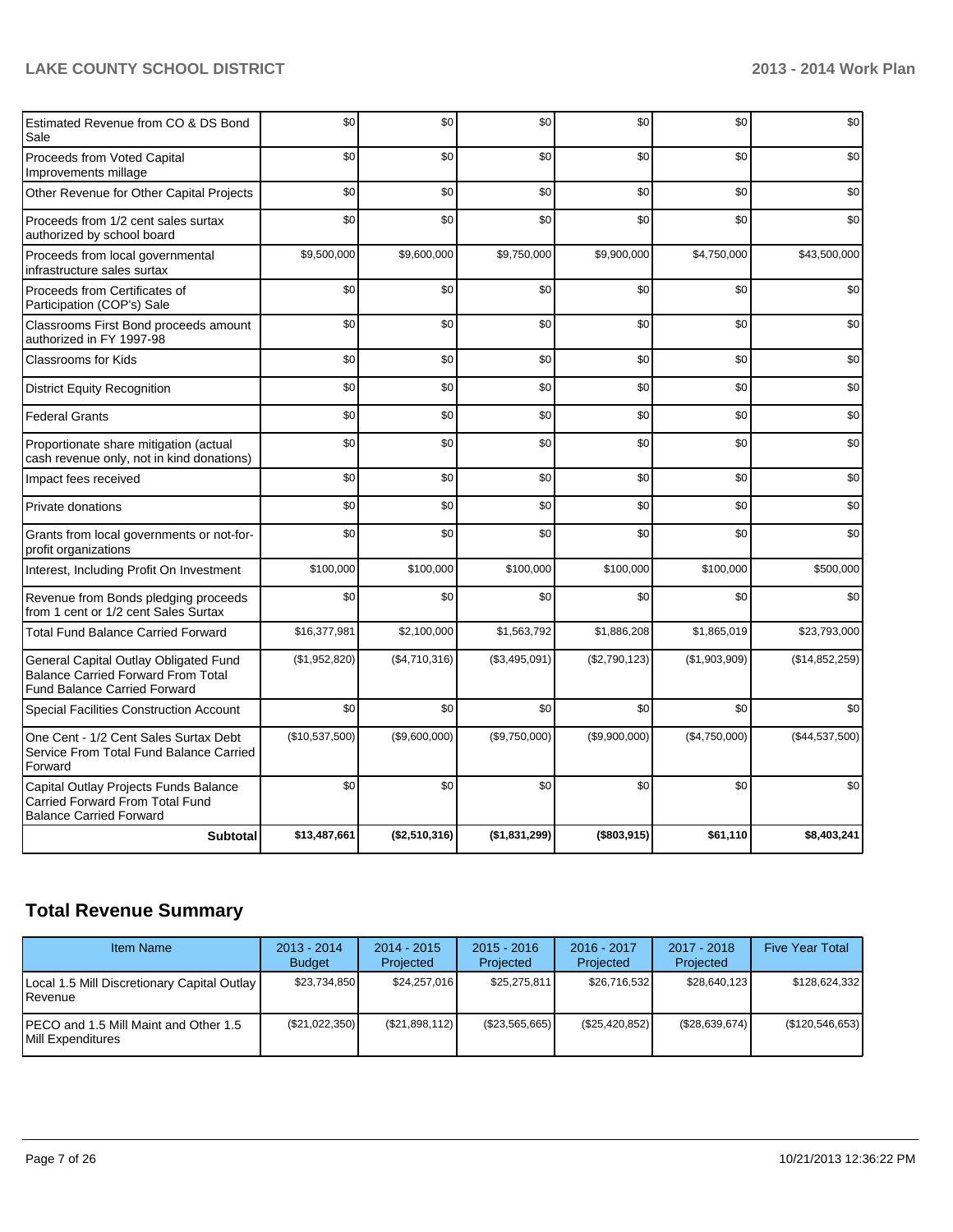| IPECO Maintenance Revenue                                 | \$0                          | \$0                        | \$46,547                   | \$145,871                | \$349,669                  | \$542,087              |
|-----------------------------------------------------------|------------------------------|----------------------------|----------------------------|--------------------------|----------------------------|------------------------|
| <b>Available 1.50 Mill for New</b><br><b>Construction</b> | \$2,712,500                  | \$2,358,904                | \$1,710,146                | \$1,295,680              | \$449                      | \$8,077,679            |
| <b>Item Name</b>                                          | 2013 - 2014<br><b>Budget</b> | $2014 - 2015$<br>Projected | $2015 - 2016$<br>Projected | 2016 - 2017<br>Projected | $2017 - 2018$<br>Projected | <b>Five Year Total</b> |
| ICO & DS Revenue                                          | \$163,441                    | \$163,441                  | \$163,441                  | \$163,441                | \$163,441                  | \$817,205              |
| IPECO New Construction Revenue                            | \$0                          | \$0                        | \$0                        | \$0                      | \$0                        | \$0                    |
| Other/Additional Revenue                                  | \$13,487,661                 | (\$2,510,316)              | (\$1,831,299)              | (\$803,915)              | \$61,110                   | \$8,403,241            |
| <b>Total Additional Revenuel</b>                          | \$13,651,102                 | ( \$2,346,875)             | (\$1,667,858)              | (\$640, 474)             | \$224,551                  | \$9,220,446            |
| <b>Total Available Revenue</b>                            | \$16,363,602                 | \$12,029                   | \$42,288                   | \$655,206                | \$225,000                  | \$17,298,125           |

# **Project Schedules**

#### **Capacity Project Schedules**

A schedule of capital outlay projects necessary to ensure the availability of satisfactory classrooms for the projected student enrollment in K-12 programs.

| <b>Project Description</b>                                       | Location                                             |                          | 2013 - 2014    | $2014 - 2015$ | $2015 - 2016$ | 2016 - 2017 | 2017 - 2018 | <b>Total</b>    | Funded |
|------------------------------------------------------------------|------------------------------------------------------|--------------------------|----------------|---------------|---------------|-------------|-------------|-----------------|--------|
| Renovation/Addition -<br>Fully Funded - Opens ELEMENTARY<br>2013 | <b>EUSTIS HEIGHTS</b>                                | Planned<br>Cost:         | \$2,000,000    | \$0           | \$0           | \$0         | \$0         | \$2,000,000 Yes |        |
|                                                                  |                                                      | <b>Student Stations:</b> | 80             | $\Omega$      | $\Omega$      | $\Omega$    | $\Omega$    | 80              |        |
|                                                                  |                                                      | <b>Total Classrooms:</b> | 4              | $\Omega$      | $\mathbf 0$   | $\Omega$    | $\Omega$    | 4               |        |
|                                                                  |                                                      | 4,000                    | $\Omega$       | 0             | 0             | $\Omega$    | 4,000       |                 |        |
| Cafeteria/Classroom<br>Replacement                               | <b>CYPRESS RIDGE</b><br><b>ELEMENTARY</b>            | Planned<br>Cost:         | \$150,000      | \$0           | \$0           | \$0         | \$0         | \$150,000 Yes   |        |
|                                                                  | <b>Student Stations:</b>                             |                          | 40             | $\Omega$      | $\mathbf 0$   | $\Omega$    | $\Omega$    | 40              |        |
|                                                                  |                                                      | <b>Total Classrooms:</b> | $\overline{2}$ | $\Omega$      | $\Omega$      | $\Omega$    | $\Omega$    | 2               |        |
|                                                                  |                                                      | Gross Sq Ft:             | 10,000         | $\Omega$      | $\Omega$      | $\Omega$    | $\Omega$    | 10,000          |        |
| District-wide<br><b>Classroom Additions</b>                      | Location not<br>specified                            | Planned<br>Cost:         | \$6,000,000    | \$0           | \$0           | \$0         | \$0         | \$6,000,000 Yes |        |
|                                                                  | <b>Student Stations:</b><br><b>Total Classrooms:</b> |                          | 240            | $\Omega$      | $\mathbf 0$   | $\Omega$    | $\mathbf 0$ | 240             |        |
|                                                                  |                                                      |                          | 11             | 0             | 0             | 0           | 0           | 11              |        |
|                                                                  |                                                      | Gross Sq Ft:             | 11,000         | $\Omega$      | $\mathbf 0$   | $\mathbf 0$ | $\Omega$    | 11,000          |        |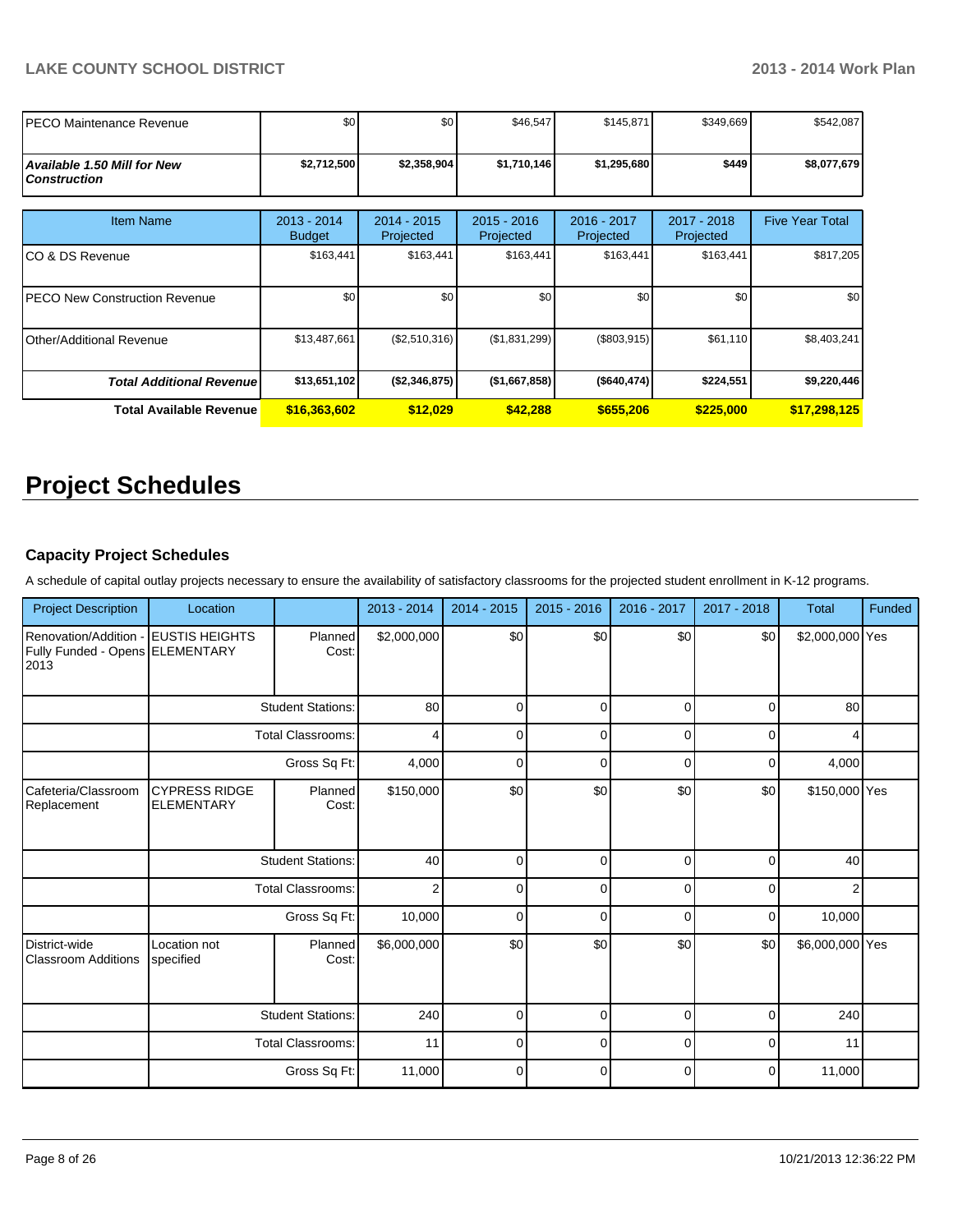| <b>Planned Cost:</b>     | \$8,150,000 | \$0 | \$0 | \$0 | \$0 | \$8,150,000 |
|--------------------------|-------------|-----|-----|-----|-----|-------------|
| <b>Student Stations:</b> | 360         |     |     |     |     | 360         |
| <b>Total Classrooms:</b> |             |     |     |     |     | 17          |
| Gross Sq Ft:             | 25,000      |     |     |     |     | 25,000      |

#### **Other Project Schedules**

Major renovations, remodeling, and additions of capital outlay projects that do not add capacity to schools.

| <b>Project Description</b>                                   | Location               | $2013 - 2014$<br><b>Actual Budget</b> | $2014 - 2015$<br>Projected | $2015 - 2016$<br>Projected | 2016 - 2017<br>Projected | $2017 - 2018$<br>Projected | Total           | Funded |
|--------------------------------------------------------------|------------------------|---------------------------------------|----------------------------|----------------------------|--------------------------|----------------------------|-----------------|--------|
| District-Wide Capital Renewal<br>Projects                    | Location not specified | \$1,650,000                           | \$1,650,000                | \$1,650,000                | \$880,206                | \$0                        | \$5,830,206 Yes |        |
| Capital Reserve                                              | Location not specified | (\$107,081)                           | \$0                        | \$0                        | \$0 <sub>1</sub>         | \$0                        | (\$107,081) Yes |        |
| <b>I</b> District-wide Safari<br>Montage/Printing/Lan School | Location not specified | \$625,000                             | \$300,000                  | \$0                        | \$0                      | \$0                        | \$925,000 Yes   |        |
| District-wide Computer<br>Refresh/AV Upgrades                | Location not specified | \$500,000                             | \$500,000                  | \$1,500,000                | \$0                      | \$0                        | \$2,500,000 Yes |        |
|                                                              |                        | \$2,667,919                           | \$2,450,000                | \$3,150,000                | \$880,206                | \$0                        | \$9,148,125     |        |

#### **Additional Project Schedules**

Any projects that are not identified in the last approved educational plant survey.

Nothing reported for this section.

#### **Non Funded Growth Management Project Schedules**

Schedule indicating which projects, due to planned development, that CANNOT be funded from current revenues projected over the next five years.

Nothing reported for this section.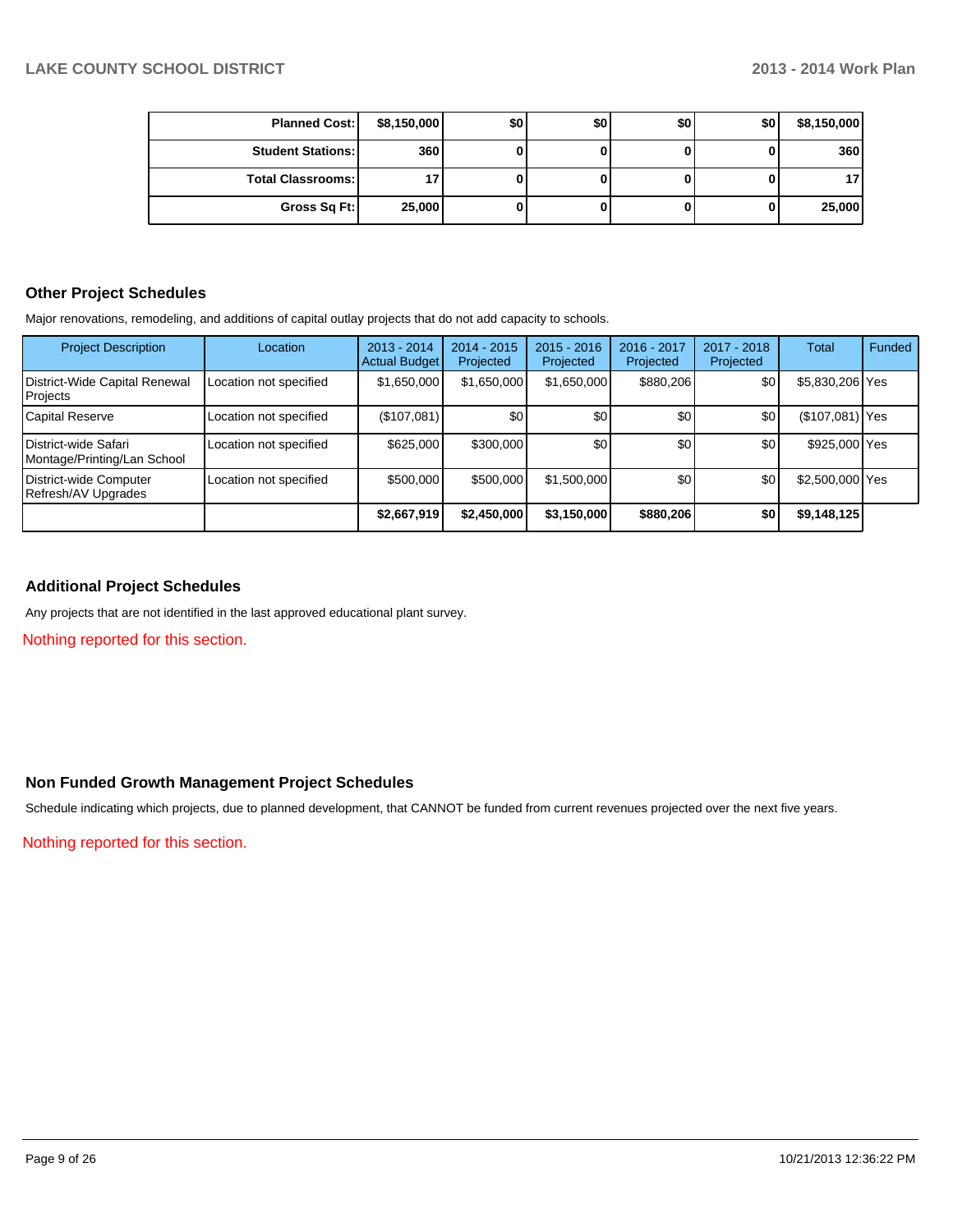### **Capacity Tracking**

| Location                                            | $2013 -$<br>2014 Satis.<br>Stu. Sta. | Actual<br>$2013 -$<br><b>2014 FISH</b><br>Capacity | Actual<br>$2012 -$<br>2013<br><b>COFTE</b> | # Class<br><b>Rooms</b> | Actual<br>Average<br>$2013 -$<br>2014 Class<br><b>Size</b> | Actual<br>$2013 -$<br>2014<br><b>Utilization</b> | <b>New</b><br>Stu.<br>Capacity | <b>New</b><br>Rooms to<br>be<br>Added/Re<br>moved | Projected<br>$2017 -$<br>2018<br><b>COFTE</b> | Projected<br>$2017 -$<br>2018<br><b>Utilization</b> | Projected<br>$2017 -$<br>2018 Class<br><b>Size</b> |
|-----------------------------------------------------|--------------------------------------|----------------------------------------------------|--------------------------------------------|-------------------------|------------------------------------------------------------|--------------------------------------------------|--------------------------------|---------------------------------------------------|-----------------------------------------------|-----------------------------------------------------|----------------------------------------------------|
| ALTOONA SCHOOL                                      | 164                                  | $\Omega$                                           | $\Omega$                                   | 8                       | $\Omega$                                                   | 0.00%                                            | $\Omega$                       | $\Omega$                                          | $\Omega$                                      | 0.00%                                               | $\mathbf 0$                                        |
| <b>BEVERLY SHORES</b><br><b>ELEMENTARY</b>          | 858                                  | 858                                                | 553                                        | 46                      | 12                                                         | 64.00 %                                          | $-239$                         | $-12$                                             | 510                                           | 82.00%                                              | 15                                                 |
| <b>CYPRESS RIDGE</b><br><b>ELEMENTARY</b>           | 609                                  | 609                                                | 602                                        | 31                      | 19                                                         | 99.00 %                                          | 40                             | $\overline{2}$                                    | 630                                           | 97.00 %                                             | 19                                                 |
| <b>CLERMONT MIDDLE</b>                              | 986                                  | 887                                                | 717                                        | 43                      | 17                                                         | 81.00 %                                          | $-176$                         | -8                                                | 700                                           | 98.00 %                                             | 20                                                 |
| <b>EUSTIS ELEMENTARY</b>                            | 533                                  | 533                                                | 522                                        | 28                      | 19                                                         | 98.00 %                                          | $-58$                          | $-3$                                              | 454                                           | 96.00%                                              | 18                                                 |
| <b>EUSTIS HEIGHTS</b><br><b>ELEMENTARY</b>          | 966                                  | 966                                                | 596                                        | 50                      | 12                                                         | 62.00 %                                          | $-136$                         | $-7$                                              | 582                                           | 70.00%                                              | 14                                                 |
| LAKE MINNEOLA<br>SENIOR HIGH                        | 1,932                                | 1,835                                              | 1,734                                      | 79                      | 22                                                         | 94.00 %                                          | 0                              | $\Omega$                                          | 1,847                                         | 101.00%                                             | 23                                                 |
| <b>MASCOTTE CHARTER</b><br><b>ELEMENTARY SCHOOL</b> | 940                                  | 940                                                | 793                                        | 51                      | 16                                                         | 84.00 %                                          | $\Omega$                       | $\Omega$                                          | 826                                           | 88.00%                                              | 16                                                 |
| LAKE HILLS ESE<br><b>CENTER</b>                     | 236                                  | 236                                                | 168                                        | 23                      | 7                                                          | 71.00 %                                          | 0                              | $\Omega$                                          | 170                                           | 72.00 %                                             | 7                                                  |
| <b>SAWGRASS BAY</b><br><b>ELEMENTARY</b>            | 1,316                                | 1,316                                              | 1,160                                      | 71                      | 16                                                         | 88.00 %                                          | $-180$                         | -10                                               | 1,112                                         | 98.00%                                              | 18                                                 |
| <b>GRASSY LAKE</b><br><b>ELEMENTARY</b>             | 1,030                                | 1,030                                              | 962                                        | 56                      | 17                                                         | 93.00 %                                          | 18                             | 1                                                 | 1,050                                         | 100.00%                                             | 18                                                 |
| <b>EAST RIDGE MIDDLE</b><br><b>SCHOOL</b>           | 1,414                                | 1,272                                              | 1,067                                      | 60                      | 18                                                         | 84.00 %                                          | 0                              | $\Omega$                                          | 1,100                                         | 86.00 %                                             | 18                                                 |
| <b>SORRENTO</b><br><b>ELEMENTARY</b>                | 810                                  | 810                                                | 702                                        | 44                      | 16                                                         | 87.00 %                                          | 22                             | 1                                                 | 834                                           | 100.00 %                                            | 19                                                 |
| WINDY HILL MIDDLE                                   | 1,418                                | 1,276                                              | 1,208                                      | 60                      | 20                                                         | 95.00 %                                          | 0                              | $\Omega$                                          | 1,192                                         | 93.00 %                                             | 20                                                 |
| <b>ROUND LAKE</b><br><b>ELEMENTARY</b>              | 977                                  | 977                                                | 829                                        | 50                      | 17                                                         | 85.00 %                                          | $-77$                          | $-4$                                              | 900                                           | 100.00%                                             | 20                                                 |
| <b>UMATILLA</b><br><b>ELEMENTARY</b>                | 703                                  | 703                                                | 630                                        | 37                      | 17                                                         | 90.00 %                                          | 0                              | $\Omega$                                          | 686                                           | 98.00 %                                             | 19                                                 |
| <b>EAST RIDGE SENIOR</b><br><b>HIGH</b>             | 2,880                                | 2,736                                              | 1,987                                      | 118                     | 17                                                         | 73.00 %                                          | $-525$                         | $-21$                                             | 1,947                                         | 88.00 %                                             | 20                                                 |
| PINE RIDGE<br>ELEMENTARY                            | 950                                  | 950                                                | 803                                        | 50                      | 16                                                         | 85.00 %                                          | $-72$                          | $-3$                                              | 881                                           | 100.00%                                             | 19                                                 |
| LEESBURG<br>ELEMENTARY                              | 895                                  | 895                                                | 842                                        | 47                      | 18                                                         | 94.00 %                                          | $-76$                          | $-3$                                              | 819                                           | 100.00%                                             | 19                                                 |
| <b>SPRING CREEK</b><br><b>ELEMENTARY</b>            | 667                                  | 600                                                | 586                                        | 35                      | 17                                                         | 98.00 %                                          | $-36$                          | $-2$                                              | 547                                           | 97.00 %                                             | 17                                                 |
| SOUTH LAKE SENIOR<br>HIGH                           | 2,377                                | 2,258                                              | 1,518                                      | 99                      | 15                                                         | 67.00 %                                          | $-350$                         | -14                                               | 1,496                                         | 78.00 %                                             | 18                                                 |
| <b>EUSTIS MIDDLE</b>                                | 1,440                                | 1,296                                              | 1,013                                      | 61                      | 17                                                         | 78.00 %                                          | $-154$                         | $-7$                                              | 930                                           | 81.00%                                              | 17                                                 |
| <b>VILLAGES</b><br><b>ELEMENTARY</b>                | 887                                  | 887                                                | 827                                        | 47                      | 18                                                         | 93.00 %                                          | 0                              | $\Omega$                                          | 849                                           | 96.00 %                                             | 18                                                 |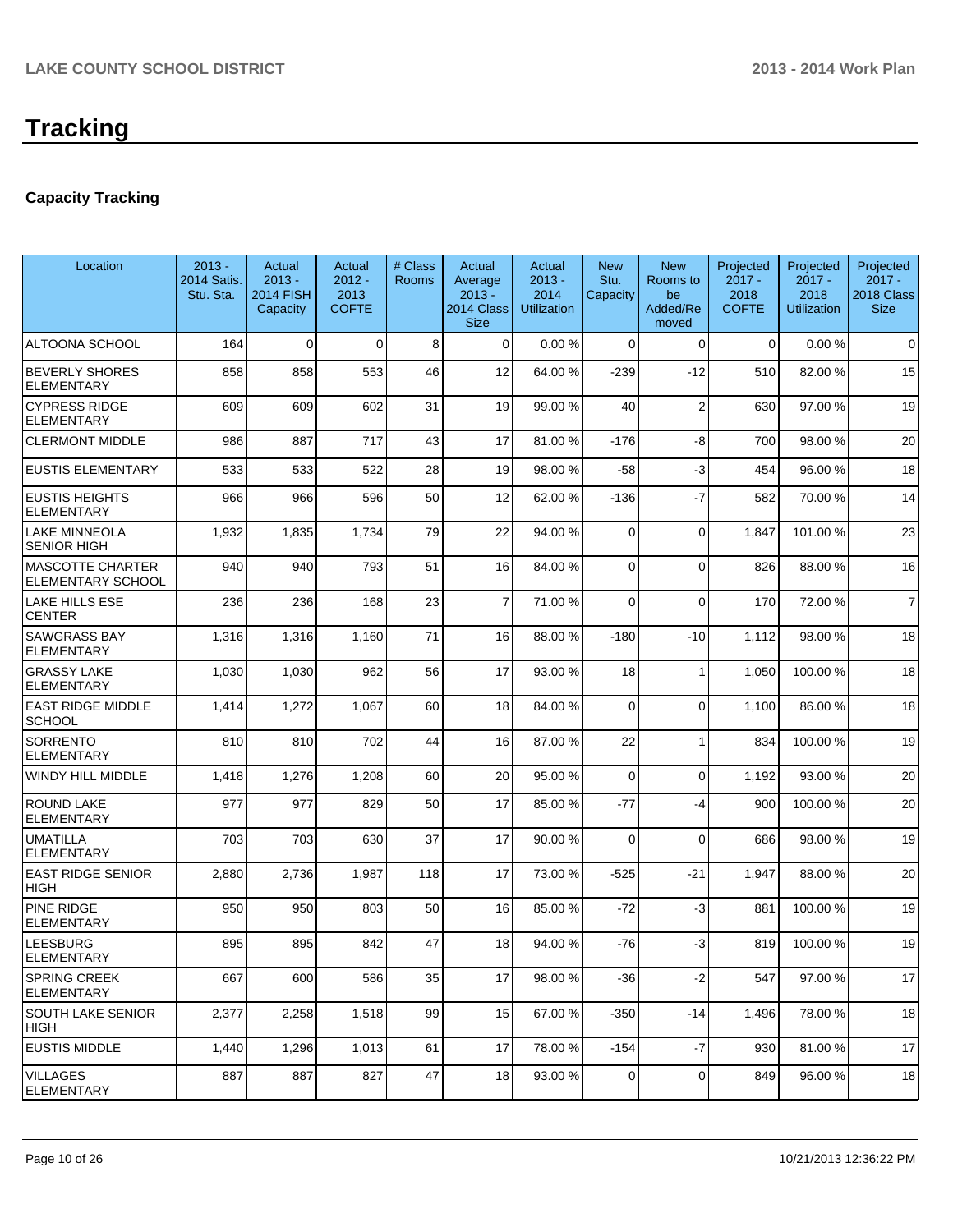| <b>ASTATULA</b><br><b>ELEMENTARY</b>                                  | 791    | 791      | 602      | 43    | 14             | 76.00 %  | $-116$         | -5             | 554            | 82.00%   | 15             |
|-----------------------------------------------------------------------|--------|----------|----------|-------|----------------|----------|----------------|----------------|----------------|----------|----------------|
| <b>LOST LAKE</b><br><b>ELEMENTARY</b>                                 | 1,142  | 1,142    | 996      | 60    | 17             | 87.00 %  | $-74$          | $-4$           | 1,068          | 100.00%  | 19             |
| <b>RIMES EARLY</b><br><b>LEARNING &amp; LITERACY</b><br><b>CENTER</b> | 492    | 492      | 176      | 26    | $\overline{7}$ | 36.00 %  | $-100$         | $-5$           | 345            | 88.00 %  | 16             |
| <b>TRIANGLE</b><br><b>ELEMENTARY</b>                                  | 796    | 796      | 668      | 43    | 16             | 84.00 %  | $\Omega$       | $\Omega$       | 709            | 89.00 %  | 16             |
| <b>LAKE VOCATIONAL</b><br><b>CENTERS</b>                              | 983    | 1,179    | 23       | 57    | $\overline{0}$ | 2.00 %   | $\overline{0}$ | $\Omega$       | $\overline{0}$ | 0.00%    | $\overline{0}$ |
| <b>MASCOTTE CENTER</b>                                                | 580    | $\Omega$ | $\Omega$ | 28    | $\Omega$       | 0.00%    | $\Omega$       | $\Omega$       | $\Omega$       | 0.00%    | $\overline{0}$ |
| <b>TAVARES ELEMENTARY</b>                                             | 919    | 919      | 787      | 47    | 17             | 86.00 %  | $-119$         | -6             | 800            | 100.00%  | 20             |
| <b>UMATILLA MIDDLE</b>                                                | 861    | 774      | 594      | 38    | 16             | 77.00 %  | $-66$          | $-3$           | 508            | 72.00 %  | 15             |
| <b>MINNEOLA</b><br><b>ELEMENTARY</b>                                  | 1,118  | 1,118    | 939      | 60    | 16             | 84.00 %  | $\Omega$       | $\mathbf 0$    | 1,012          | 91.00%   | 17             |
| <b>CARVER MIDDLE</b>                                                  | 1,255  | 1,129    | 810      | 53    | 15             | 72.00 %  | $\Omega$       | $\Omega$       | 774            | 69.00 %  | 15             |
| <b>GROVELAND</b><br><b>ELEMENTARY</b>                                 | 961    | 961      | 805      | 50    | 16             | 84.00 %  | $-177$         | -9             | 784            | 100.00%  | 19             |
| <b>EUSTIS HIGH ANNEX</b><br>(CURTRIGHT CAMPUS)                        | 563    | 506      | 306      | 23    | 13             | 60.00 %  | $\Omega$       | $\mathbf 0$    | 400            | 79.00 %  | 17             |
| <b>CLERMONT</b><br><b>ELEMENTARY</b>                                  | 749    | 749      | 573      | 38    | 15             | 76.00 %  | $-138$         | $-7$           | 611            | 100.00 % | 20             |
| <b>MOUNT DORA MIDDLE</b>                                              | 1,298  | 1,168    | 797      | 54    | 15             | 68.00 %  | $-180$         | -8             | 800            | 81.00%   | 17             |
| <b>TAVARES SENIOR HIGH</b>                                            | 1,544  | 1,466    | 1,130    | 62    | 18             | 77.00 %  | 0              | $\overline{0}$ | 1,266          | 86.00%   | 20             |
| <b>TAVARES MIDDLE</b>                                                 | 1,308  | 1,177    | 1,026    | 55    | 19             | 87.00 %  | $-22$          | -1             | 947            | 82.00%   | 18             |
| <b>UMATILLA CENTER</b>                                                | 90     | 90       | 25       | 5     | 5              | 28.00 %  | 0              | $\mathbf 0$    | $\Omega$       | 0.00%    | $\mathbf 0$    |
| UMATILLA SENIOR HIGH                                                  | 968    | 822      | 741      | 41    | 18             | 90.00 %  | 0              | $\mathbf 0$    | 821            | 100.00%  | 20             |
| <b>TREADWAY</b><br><b>ELEMENTARY</b>                                  | 998    | 998      | 904      | 53    | 17             | 91.00 %  | $\Omega$       | $\Omega$       | 990            | 99.00 %  | 19             |
| OAK PARK MIDDLE                                                       | 873    | 785      | 572      | 38    | 15             | 73.00 %  | $-186$         | -8             | 564            | 94.00%   | 19             |
| <b>EUSTIS SENIOR HIGH</b>                                             | 997    | 847      | 854      | 42    | 20             | 101.00 % | $\Omega$       | $\mathbf 0$    | 806            | 95.00 %  | 19             |
| FRUITLAND PARK<br><b>ELEMENTARY</b>                                   | 734    | 734      | 639      | 39    | 16             | 87.00 %  | -82            | $-4$           | 632            | 97.00 %  | 18             |
| <b>CECIL E GRAY MIDDLE</b>                                            | 1,598  | 1,438    | 1,029    | 66    | 16             | 72.00 %  | $\overline{0}$ | $\mathbf 0$    | 985            | 68.00%   | 15             |
| <b>SEMINOLE SPRINGS</b><br><b>ELEMENTARY</b>                          | 839    | 839      | 595      | 45    | 13             | 71.00 %  | $-278$         | $-14$          | 507            | 90.00 %  | 16             |
| LEESBURG SENIOR<br> HIGH                                              | 2,087  | 1,982    | 1,579    | 89    | 18             | 80.00 %  | $\overline{0}$ | $\mathbf 0$    | 1,688          | 85.00 %  | 19             |
| MT DORA SENIOR HIGH                                                   | 1,326  | 1,193    | 1,034    | 55    | 19             | 87.00 %  | $\overline{0}$ | $\Omega$       | 1,270          | 106.00%  | 23             |
|                                                                       | 50,858 | 47,965   | 38,023   | 2,404 | 16             | 79.27 %  | $-3,537$       | $-164$         | 38,903         | 87.56 %  | 17             |

The COFTE Projected Total (38,903) for 2017 - 2018 must match the Official Forecasted COFTE Total (37,500 ) for 2017 - 2018 before this section can be completed. In the event that the COFTE Projected Total does not match the Official forecasted COFTE, then the Balanced Projected COFTE Table should be used to balance COFTE.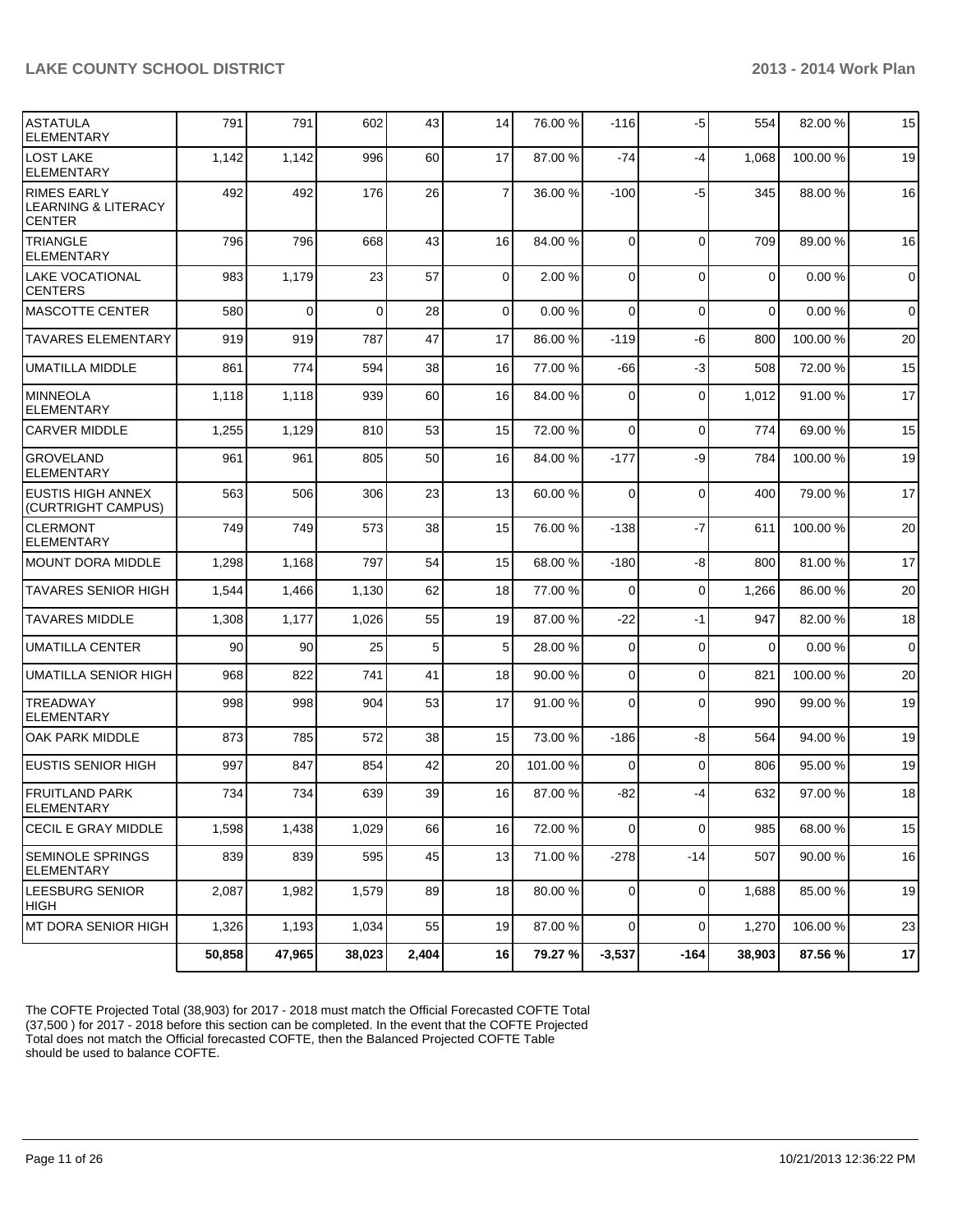| Projected COFTE for 2017 - 2018 |        |  |  |  |  |  |
|---------------------------------|--------|--|--|--|--|--|
| Elementary (PK-3)               | 11,510 |  |  |  |  |  |
| Middle (4-8)                    | 14,796 |  |  |  |  |  |
| High (9-12)                     | 11,194 |  |  |  |  |  |
|                                 | 37,500 |  |  |  |  |  |

| <b>Grade Level Type</b> | <b>Balanced Projected</b><br>COFTE for 2017 - 2018 |
|-------------------------|----------------------------------------------------|
| Elementary (PK-3)       | $-1,745$                                           |
| Middle (4-8)            | 724                                                |
| High (9-12)             | -382                                               |
|                         | 37,500                                             |

#### **Relocatable Replacement**

Number of relocatable classrooms clearly identified and scheduled for replacement in the school board adopted financially feasible 5-year district work program.

| Location                                 |                 | 2013 - 2014   2014 - 2015   2015 - 2016   2016 - 2017   2017 - 2018   Year 5 Total |  |                 |
|------------------------------------------|-----------------|------------------------------------------------------------------------------------|--|-----------------|
| IEUSTIS HEIGHTS ELEMENTARY               | 13 <sub>1</sub> |                                                                                    |  | 13 I            |
| <b>Total Relocatable Replacements: I</b> | 13              |                                                                                    |  | 13 <sup>1</sup> |

#### **Charter Schools Tracking**

Information regarding the use of charter schools.

| Location-Type                  | # Relocatable<br>units or<br>permanent<br>classrooms | Owner                | Year Started or<br><b>Scheduled</b> | <b>Student</b><br><b>Stations</b> | <b>Students</b><br>Enrolled | Years in<br>Contract | <b>Total Charter</b><br><b>Students</b><br>projected for<br>$2017 - 2018$ |
|--------------------------------|------------------------------------------------------|----------------------|-------------------------------------|-----------------------------------|-----------------------------|----------------------|---------------------------------------------------------------------------|
| Alee Academy 9-12              |                                                      | 15 <b>OTHER</b>      | 1999                                | 300                               | 177                         | 10 <sup>1</sup>      | 232                                                                       |
| Altoona School K-5             |                                                      | 11 SCHOOL BOARD      | 2004                                | 324                               | 236                         | 5                    | 145                                                                       |
| Milestone Community School K-8 |                                                      | 17 LEASE RENT        | 2001                                | 364                               | 187                         | 5                    | 225                                                                       |
| South Lake Charter K-8         |                                                      | 53 OTHER             | 2005                                | 1,102                             | 1,011                       | 5.                   | 1,050                                                                     |
| Fine Arts Charter School       |                                                      | <b>8</b> COMBINATION | 2010                                | 201                               | 132                         | 5                    | 175                                                                       |
|                                | 104                                                  |                      |                                     | 2,291                             | 1,743                       |                      | 1,827                                                                     |

#### **Special Purpose Classrooms Tracking**

The number of classrooms that will be used for certain special purposes in the current year, by facility and type of classroom, that the district will, 1), not use for educational purposes, and 2), the co-teaching classrooms that are not open plan classrooms and will be used for educational purposes.

| School                                | <b>School Type</b> | # of Elementary<br>K-3 Classrooms I | # of Middle 4-8<br><b>Classrooms</b> | $#$ of High 9-12<br><b>Classrooms</b> | # of $ESE$<br><b>Classrooms</b> | # of Combo<br><b>Classrooms</b> | <b>Total</b><br><b>Classrooms</b> |
|---------------------------------------|--------------------|-------------------------------------|--------------------------------------|---------------------------------------|---------------------------------|---------------------------------|-----------------------------------|
| BEVERLY SHORES ELEMENTARY Educational |                    |                                     |                                      |                                       |                                 |                                 | 5                                 |
| IEUSTIS HEIGHTS ELEMENTARY            | Educational        |                                     |                                      |                                       |                                 |                                 |                                   |
| <b>FRUITLAND PARK ELEMENTARY</b>      | Educational        |                                     |                                      |                                       |                                 |                                 | 21                                |
| ICECIL E GRAY MIDDLE                  | Educational        |                                     |                                      |                                       |                                 |                                 | 5                                 |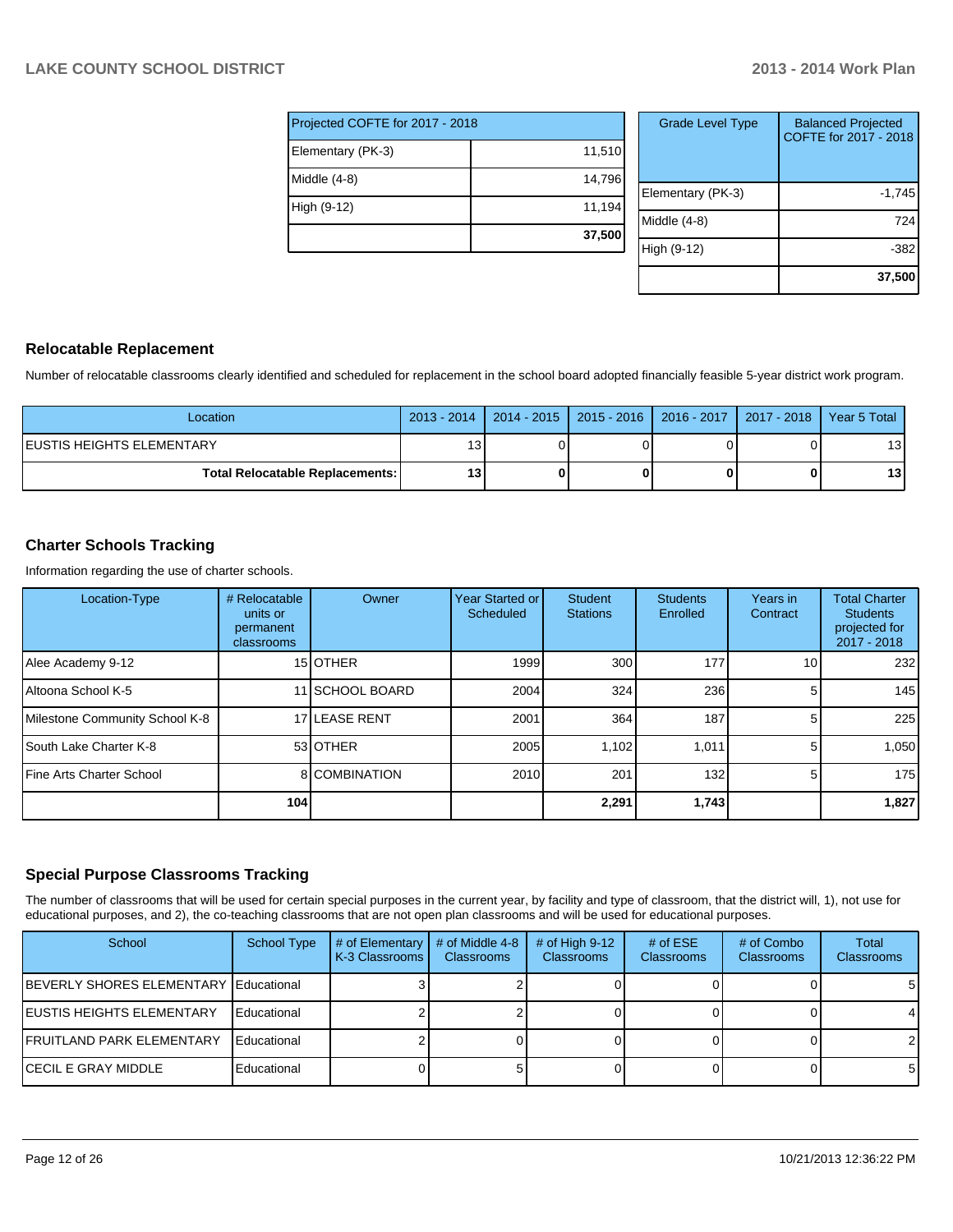| <b>SEMINOLE SPRINGS</b><br><b>ELEMENTARY</b> | Educational                          | 3                                       | 2        | $\Omega$         | $\Omega$ | $\Omega$       | 5 <sub>l</sub> |
|----------------------------------------------|--------------------------------------|-----------------------------------------|----------|------------------|----------|----------------|----------------|
| LEESBURG SENIOR HIGH                         | Educational                          | $\Omega$                                | $\Omega$ | 3                | $\Omega$ | $\Omega$       | 3 <sup>1</sup> |
| <b>TAVARES MIDDLE</b>                        | Educational                          | 0                                       |          | 0                | 0        | 0              | 1 <sup>1</sup> |
| OAK PARK MIDDLE                              | Educational                          | <sup>0</sup>                            | 2        | ∩                | U        | $\Omega$       | 2 <sub>1</sub> |
| <b>MINNEOLA ELEMENTARY</b>                   | Educational                          |                                         | 0        | 0                | $\Omega$ | $\overline{0}$ | 1 <sup>1</sup> |
| <b>CARVER MIDDLE</b>                         | Educational                          | 0                                       | 4        | 0                | 0        | 0              | $\overline{4}$ |
| <b>GROVELAND ELEMENTARY</b>                  | Educational                          |                                         |          | $\Omega$         | 0        | 0              | $\overline{2}$ |
| <b>CLERMONT ELEMENTARY</b>                   | Educational                          |                                         | 0        | 0                | $\Omega$ | 0              | 1 <sup>1</sup> |
| <b>TRIANGLE ELEMENTARY</b>                   | Educational                          |                                         | 0        | 0                | 0        | 0              | 1 <sup>1</sup> |
| <b>SOUTH LAKE SENIOR HIGH</b>                | Educational                          | <sup>0</sup>                            | 0        | 5                | $\Omega$ | 0              | 5 <sub>5</sub> |
| <b>EUSTIS MIDDLE</b>                         | Educational                          | 0                                       | 3        | $\Omega$         | $\Omega$ | $\Omega$       | 3 <sup>1</sup> |
| <b>ASTATULA ELEMENTARY</b>                   | Educational                          |                                         | 3        | $\Omega$         | 0        | $\Omega$       | 5 <sup>1</sup> |
| <b>LOST LAKE ELEMENTARY</b>                  | Educational                          |                                         | 0        | 0                | $\Omega$ | $\Omega$       | $\overline{2}$ |
| LEAST RIDGE SENIOR HIGH                      | Educational                          | 0                                       | 0        | 5                | 0        | 0              | 5 <sub>5</sub> |
| LEESBURG ELEMENTARY                          | Educational                          | <sup>0</sup>                            | 2        | ∩                | 0        | $\Omega$       | $\overline{2}$ |
| IMASCOTTE CHARTER<br>IELEMENTARY SCHOOL      | Educational                          | <sup>0</sup>                            | 2        | $\Omega$         | 0        | $\Omega$       | 2 <sub>1</sub> |
| <b>SAWGRASS BAY ELEMENTARY</b>               | Educational                          | 5                                       | $\Omega$ | 0                | 0        | 0              | 5 <sub>l</sub> |
| <b>LEAST RIDGE MIDDLE SCHOOL</b>             | Educational                          | $\Omega$                                | 2        | $\Omega$         | $\Omega$ | $\Omega$       | 2              |
|                                              | <b>Total Educational Classrooms:</b> | 23                                      | 31       | 13               | 0        | $\mathbf{0}$   | 67             |
| School                                       | <b>School Type</b>                   | # of Elementary $\vert$ # of Middle 4-8 |          | $#$ of High 9-12 | # of ESE | # of Combo     | <b>Total</b>   |

| School |                               | School Type $\parallel \#$ of Elementary $\parallel \#$ of Middle 4-8 $\parallel \#$ of High 9-12 $\parallel$<br><b>IK-3 Classrooms I</b> | <b>Classrooms</b> | <b>Classrooms</b> | # of $ESE$<br><b>Classrooms</b> | # of Combo<br><b>Classrooms</b> | Total<br><b>Classrooms</b> |
|--------|-------------------------------|-------------------------------------------------------------------------------------------------------------------------------------------|-------------------|-------------------|---------------------------------|---------------------------------|----------------------------|
|        | Total Co-Teaching Classrooms: |                                                                                                                                           |                   |                   |                                 |                                 |                            |

#### **Infrastructure Tracking**

**Necessary offsite infrastructure requirements resulting from expansions or new schools. This section should include infrastructure information related to capacity project schedules and other project schedules (Section 4).**

There are no offsite infrastructure requirements resulting from expansion or remodeling of facilities during the five year period of the plan. No new facilities are planned during the same period.

**Proposed location of planned facilities, whether those locations are consistent with the comprehensive plans of all affected local governments, and recommendations for infrastructure and other improvements to land adjacent to existing facilities. Provisions of 1013.33(12), (13) and (14) and 1013.36 must be addressed for new facilities planned within the 1st three years of the plan (Section 5).**

No new facilities are planned within the five year period of the plan. The only projects are funded are at existing school sites, which are consistent with the local jurisdictions' comprehensive plans.

**Consistent with Comp Plan?** Yes

#### **Net New Classrooms**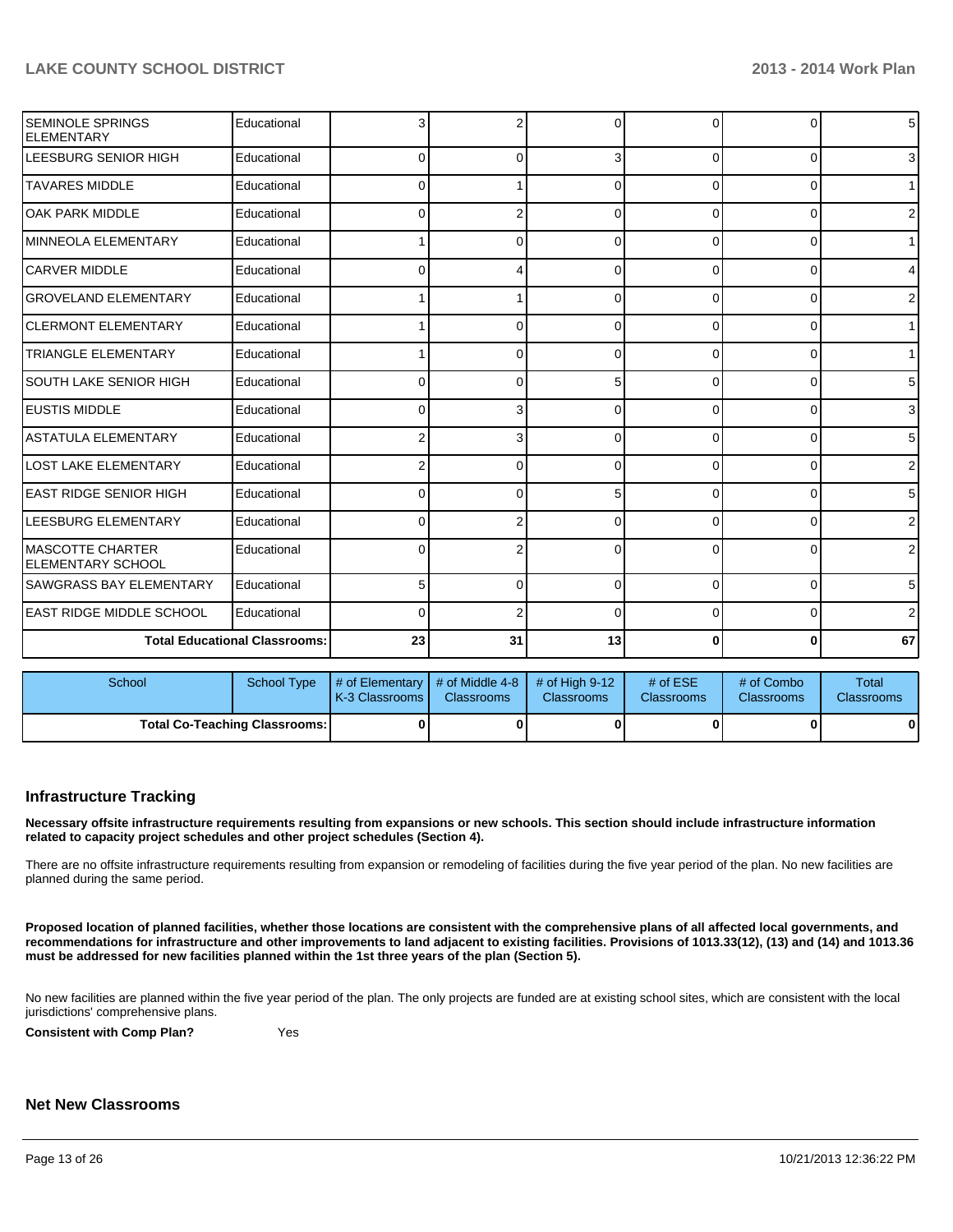The number of classrooms, by grade level and type of construction, that were added during the last fiscal year.

| List the net new classrooms added in the 2012 - 2013 fiscal year.                                                                                       |                               |                            |                                | Ivear.                 |                              | List the net new classrooms to be added in the 2013 - 2014 fiscal      |                                |                        |
|---------------------------------------------------------------------------------------------------------------------------------------------------------|-------------------------------|----------------------------|--------------------------------|------------------------|------------------------------|------------------------------------------------------------------------|--------------------------------|------------------------|
| "Classrooms" is defined as capacity carrying classrooms that are added to increase<br>capacity to enable the district to meet the Class Size Amendment. |                               |                            |                                |                        |                              | Totals for fiscal year 2013 - 2014 should match totals in Section 15A. |                                |                        |
| Location                                                                                                                                                | $2012 - 2013 \#$<br>Permanent | $2012 - 2013$ #<br>Modular | $2012 - 2013$ #<br>Relocatable | $2012 - 2013$<br>Total | $2013 - 2014$ #<br>Permanent | $2013 - 2014$ #<br><b>Modular</b>                                      | $2013 - 2014$ #<br>Relocatable | $2013 - 2014$<br>Total |
| Elementary (PK-3)                                                                                                                                       |                               |                            |                                |                        |                              |                                                                        |                                | 17 <sup>1</sup>        |
| Middle (4-8)                                                                                                                                            | 16                            |                            | -101                           |                        |                              |                                                                        |                                | $\Omega$               |
| High (9-12)                                                                                                                                             |                               |                            |                                |                        |                              |                                                                        |                                | $\Omega$               |
|                                                                                                                                                         | 16 <sub>1</sub>               |                            | $-10$                          |                        | 17                           |                                                                        |                                | 17 <sup>1</sup>        |

#### **Relocatable Student Stations**

Number of students that will be educated in relocatable units, by school, in the current year, and the projected number of students for each of the years in the workplan.

| <b>Site</b>                            | $2013 - 2014$ | $2014 - 2015$ | $2015 - 2016$ | 2016 - 2017 | 2017 - 2018 | 5 Year Average |
|----------------------------------------|---------------|---------------|---------------|-------------|-------------|----------------|
| BEVERLY SHORES ELEMENTARY              | 217           | $\Omega$      | $\Omega$      | $\Omega$    | $\Omega$    | 43             |
| CYPRESS RIDGE ELEMENTARY               | 351           | 300           | 305           | 306         | 306         | 314            |
| <b>CLERMONT MIDDLE</b>                 | 176           | $\Omega$      | $\Omega$      | $\Omega$    | 0           | 35             |
| <b>EUSTIS ELEMENTARY</b>               | 58            | 12            | 12            | 12          | $\Omega$    | 19             |
| <b>IEUSTIS HEIGHTS ELEMENTARY</b>      | 226           | $\Omega$      | $\Omega$      | $\Omega$    | $\Omega$    | 45             |
| IEUSTIS MIDDLE                         | 154           | 20            | $\Omega$      | $\Omega$    | $\Omega$    | 35             |
| VILLAGES ELEMENTARY                    | 164           | 110           | 125           | 126         | 146         | 134            |
| ASTATULA ELEMENTARY                    | 90            | $\Omega$      | $\Omega$      | $\Omega$    | 0           | 18             |
| UMATILLA MIDDLE                        | 66            | 22            | 26            | $\Omega$    | $\Omega$    | 23             |
| ISPRING CREEK ELEMENTARY               | 18            | 18            | 18            | 18          | 18          | 18             |
| SOUTH LAKE SENIOR HIGH                 | 350           | 0             | $\Omega$      | $\Omega$    | 0           | 70             |
| RIMES EARLY LEARNING & LITERACY CENTER | 170           | 60            | 60            | 40          | 20          | 70             |
| <b>TRIANGLE ELEMENTARY</b>             | ∩             | $\Omega$      | 0             | $\Omega$    | 0           | $\overline{0}$ |
| LAKE VOCATIONAL CENTERS                | 198           | $\Omega$      | $\Omega$      | $\Omega$    | $\Omega$    | 40             |
| <b>TAVARES ELEMENTARY</b>              | 138           | 20            | 20            | 20          | 20          | 44             |
| <b>CARVER MIDDLE</b>                   | 0             | 0             | 0             | $\Omega$    | 0           | $\overline{0}$ |
| lgroveland elementary                  | 166           | 60            | 40            | 20          | $\Omega$    | 57             |
| EUSTIS HIGH ANNEX (CURTRIGHT CAMPUS)   | 25            | 0             | $\Omega$      | $\Omega$    | $\Omega$    | 5 <sub>5</sub> |
| <b>ICLERMONT ELEMENTARY</b>            | 202           | 50            | 52            | 55          | 60          | 84             |
| MOUNT DORA MIDDLE                      | 176           | $\Omega$      | 0             | $\Omega$    | 0           | 35             |
| IMASCOTTE CHARTER ELEMENTARY SCHOOL    | 0             | 0             | $\Omega$      | $\Omega$    | $\Omega$    | $\overline{0}$ |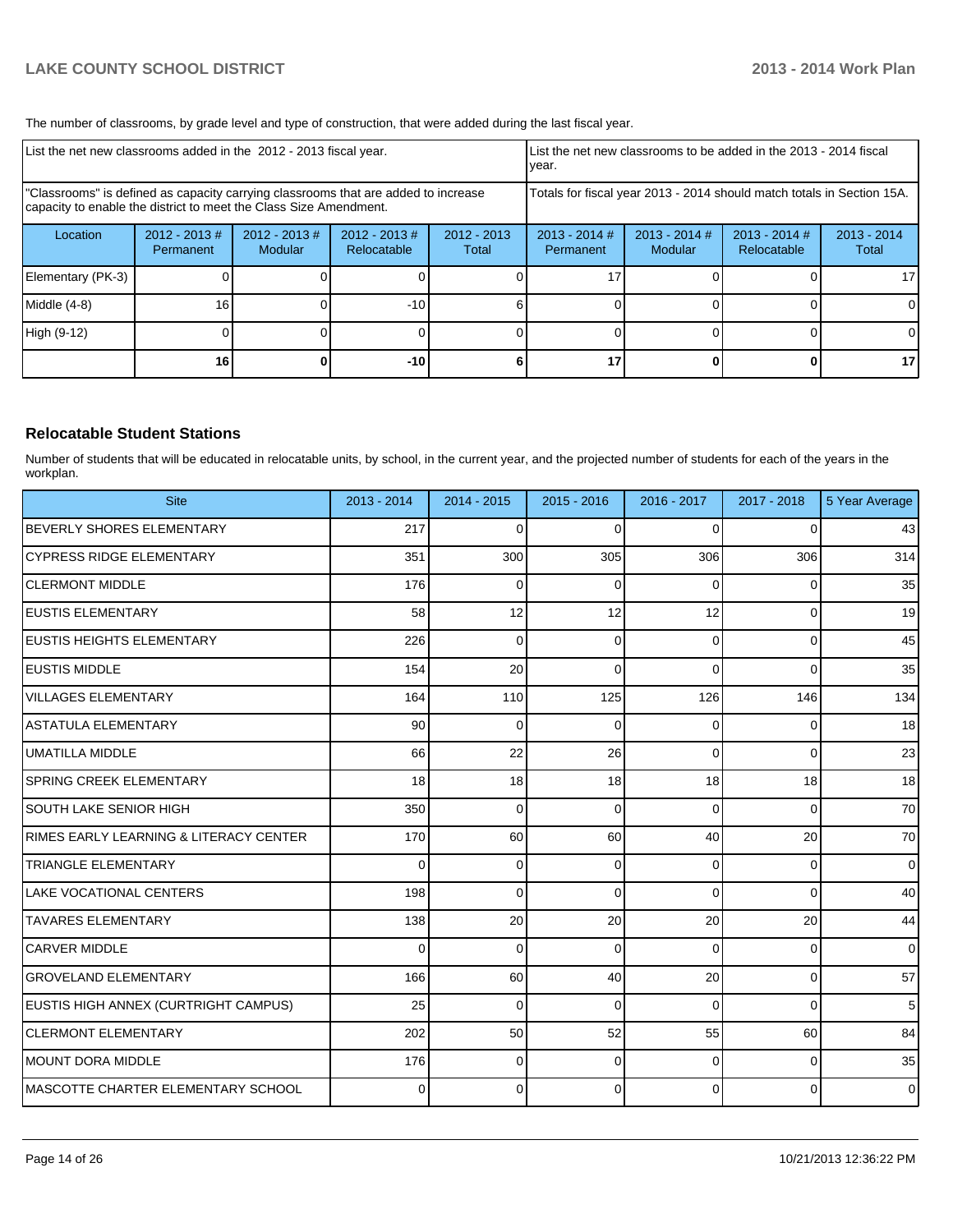| LAKE HILLS ESE CENTER                             | $\overline{0}$ | 0               | $\overline{0}$ | $\overline{0}$ | 0        | $\overline{0}$ |
|---------------------------------------------------|----------------|-----------------|----------------|----------------|----------|----------------|
| <b>SAWGRASS BAY ELEMENTARY</b>                    | $\mathbf 0$    | 0               | 0              | $\Omega$       | 0        | $\overline{0}$ |
| GRASSY LAKE ELEMENTARY                            | 90             | 90 <sub>0</sub> | 90             | 110            | 110      | 98             |
| EAST RIDGE MIDDLE SCHOOL                          | $\Omega$       | 0               | 0              | $\Omega$       | 0        | $\overline{0}$ |
| <b>ROUND LAKE ELEMENTARY</b>                      | 302            | 192             | 196            | 203            | 210      | 221            |
| <b>UMATILLA ELEMENTARY</b>                        | 54             | 40              | 40             | 40             | 42       | 43             |
| <b>EAST RIDGE SENIOR HIGH</b>                     | 650            | 125             | 125            | 125            | 125      | 230            |
| LEESBURG ELEMENTARY                               | 154            | 56              | 66             | 49             | 50       | 75             |
| <b>PINE RIDGE ELEMENTARY</b>                      | 72             | 60              | 50             | 22             | 0        | 41             |
| UMATILLA SENIOR HIGH                              | 50             | 65              | 52             | 25             | 25       | 43             |
| TREADWAY ELEMENTARY                               | 332            | 137             | 137            | 148            | 150      | 181            |
| OAK PARK MIDDLE                                   | 186            | 15              | 10             | 0              | 0        | 42             |
| MINNEOLA ELEMENTARY                               | 0              | 0               | 0              | $\Omega$       | $\Omega$ | $\overline{0}$ |
| LOST LAKE ELEMENTARY                              | 211            | 123             | 127            | 138            | 137      | 147            |
| WINDY HILL MIDDLE                                 | 396            | 297             | 285            | 274            | 350      | 320            |
| LEESBURG SENIOR HIGH                              | 0              | 0               | 0              | $\Omega$       | 0        | $\overline{0}$ |
| MT DORA SENIOR HIGH                               | 0              | 0               | 0              | $\overline{0}$ | 0        | $\overline{0}$ |
| TAVARES SENIOR HIGH                               | $\Omega$       | 0               | 0              | $\mathbf 0$    | 0        | $\overline{0}$ |
| <b>TAVARES MIDDLE</b>                             | 22             | 0               | 0              | $\mathbf 0$    | 0        | $\overline{4}$ |
| UMATILLA CENTER                                   | 0              | 0               | 0              | 0              | 0        | $\overline{0}$ |
| EUSTIS SENIOR HIGH                                | $\Omega$       | 0               | 0              | $\mathbf 0$    | 0        | $\overline{0}$ |
| FRUITLAND PARK ELEMENTARY                         | 82             | 20 <sub>1</sub> | 18             | 18             | 0        | 28             |
| <b>CECIL E GRAY MIDDLE</b>                        | 0              | 0               | 0              | $\Omega$       | 0        | $\overline{0}$ |
| SEMINOLE SPRINGS ELEMENTARY                       | 278            | 17              | 17             | 18             | 18       | 70             |
| ALTOONA SCHOOL                                    | 164            | 164             | 164            | 164            | 164      | 164            |
| MASCOTTE CENTER                                   | 142            | $\overline{0}$  | $\overline{0}$ | $\overline{0}$ | 0        | 28             |
| SORRENTO ELEMENTARY                               | $\mathbf 0$    | $\overline{0}$  | 0              | $\overline{0}$ | 0        | $\overline{0}$ |
| LAKE MINNEOLA SENIOR HIGH                         | $\mathbf 0$    | $\mathbf 0$     | 0              | $\overline{0}$ | 0        | $\overline{0}$ |
| Totals for LAKE COUNTY SCHOOL DISTRICT            |                |                 |                |                |          |                |
| Total students in relocatables by year.           | 6,130          | 2,073           | 2,035          | 1,931          | 1,951    | 2,824          |
| Total number of COFTE students projected by year. | 37,776         | 37,636          | 37,537         | 37,476         | 37,500   | 37,585         |
| Percent in relocatables by year.                  | 16 %           | 6 %             | 5 %            | 5 %            | $5%$     | $8\ \%$        |

#### **Leased Facilities Tracking**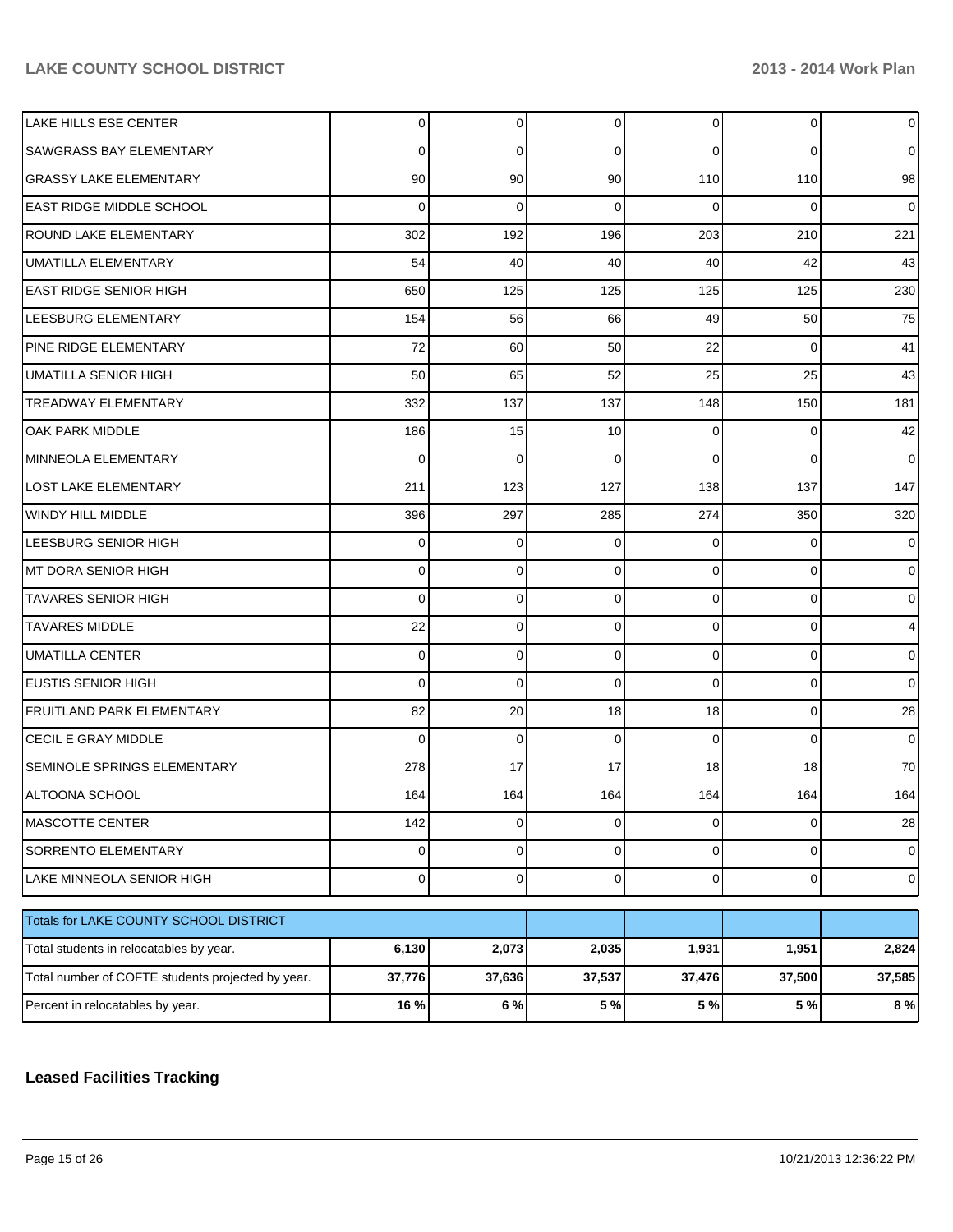Exising leased facilities and plans for the acquisition of leased facilities, including the number of classrooms and student stations, as reported in the educational plant survey, that are planned in that location at the end of the five year workplan.

| Location                               | # of Leased<br>Classrooms 2013 -<br>2014 | <b>FISH Student</b><br><b>Stations</b> | Owner                     | # of Leased<br>Classrooms 2017 -<br>2018 | <b>FISH Student</b><br><b>Stations</b> |
|----------------------------------------|------------------------------------------|----------------------------------------|---------------------------|------------------------------------------|----------------------------------------|
| <b>LAKE VOCATIONAL CENTERS</b>         |                                          |                                        | 175 William Scottsman     | 0                                        | 0                                      |
| <b>GROVELAND ELEMENTARY</b>            | 5                                        |                                        | 94 William Scottsman      | $\Omega$                                 | 0                                      |
| <b>ROUND LAKE ELEMENTARY</b>           | 8                                        |                                        | 164 William Scottsman     | 4                                        | 100                                    |
| <b>FRUITLAND PARK ELEMENTARY</b>       | 3                                        |                                        | 46 Williams<br>Scottsman  | $\Omega$                                 | 0                                      |
| <b>LOST LAKE ELEMENTARY</b>            |                                          |                                        | 18 William Scottsman      | 0                                        | $\overline{0}$                         |
| <b>OAK PARK MIDDLE</b>                 |                                          |                                        | 22 William Scottsman      | 0                                        | 0                                      |
| <b>UMATILLA ELEMENTARY</b>             | 3                                        |                                        | 54 William Scottsman      | 3                                        | 66                                     |
| ALTOONA SCHOOL                         |                                          |                                        | 18 William Scottsman      |                                          | 18                                     |
| <b>EUSTIS ELEMENTARY</b>               | $\Omega$                                 | $\Omega$                               |                           | $\Omega$                                 | 0                                      |
| <b>EUSTIS HEIGHTS ELEMENTARY</b>       | $\Omega$                                 | $\Omega$                               |                           | $\Omega$                                 | 0                                      |
| SEMINOLE SPRINGS ELEMENTARY            | $\Omega$                                 | $\Omega$                               |                           | $\Omega$                                 | 0                                      |
| LEESBURG SENIOR HIGH                   | $\Omega$                                 | $\Omega$                               |                           | $\Omega$                                 | 0                                      |
| IMT DORA SENIOR HIGH                   | $\Omega$                                 | $\Omega$                               |                           | $\Omega$                                 | 0                                      |
| <b>TAVARES SENIOR HIGH</b>             | $\Omega$                                 | $\Omega$                               |                           | $\Omega$                                 | 0                                      |
| <b>TAVARES MIDDLE</b>                  | $\Omega$                                 | $\Omega$                               |                           | $\Omega$                                 | 0                                      |
| <b>UMATILLA CENTER</b>                 | $\Omega$                                 | $\Omega$                               |                           | $\Omega$                                 | 0                                      |
| <b>UMATILLA SENIOR HIGH</b>            | $\Omega$                                 | $\Omega$                               |                           | $\Omega$                                 | 0                                      |
| <b>TREADWAY ELEMENTARY</b>             | $\Omega$                                 | $\Omega$                               |                           | $\Omega$                                 | 0                                      |
| MINNEOLA ELEMENTARY                    | $\Omega$                                 | $\Omega$                               |                           | $\Omega$                                 | 0                                      |
| EUSTIS HIGH ANNEX (CURTRIGHT CAMPUS)   | $\Omega$                                 | $\Omega$                               |                           | $\Omega$                                 | 0                                      |
| MOUNT DORA MIDDLE                      | $\Omega$                                 | $\Omega$                               |                           | $\Omega$                                 | 0                                      |
| RIMES EARLY LEARNING & LITERACY CENTER | 0                                        | $\Omega$                               |                           | $\Omega$                                 | 0                                      |
| TRIANGLE ELEMENTARY                    |                                          |                                        |                           |                                          |                                        |
| <b>UMATILLA MIDDLE</b>                 |                                          | 22                                     |                           | $\Omega$                                 | 0                                      |
| SPRING CREEK ELEMENTARY                | $\mathbf 0$                              | $\Omega$                               |                           | 0                                        | $\overline{0}$                         |
| <b>SOUTH LAKE SENIOR HIGH</b>          | $\mathbf 0$                              | $\mathbf 0$                            |                           | 0                                        | $\overline{0}$                         |
| <b>IEUSTIS MIDDLE</b>                  | $\mathbf 0$                              | $\Omega$                               |                           | 0                                        | $\Omega$                               |
| VILLAGES ELEMENTARY                    | 8                                        |                                        | 164 Williams<br>Scottsman | 8                                        | 164                                    |
| PINE RIDGE ELEMENTARY                  | $\mathbf 0$                              | $\Omega$                               |                           | 0                                        | $\overline{0}$                         |
| <b>LAKE HILLS ESE CENTER</b>           | $\mathbf 0$                              | $\Omega$                               |                           | 0                                        | $\overline{0}$                         |
| <b>GRASSY LAKE ELEMENTARY</b>          | $\mathbf 0$                              | 0                                      |                           | 0                                        | $\overline{0}$                         |
| <b>EAST RIDGE MIDDLE SCHOOL</b>        | $\mathbf 0$                              | 0                                      |                           | 0                                        | $\circ$                                |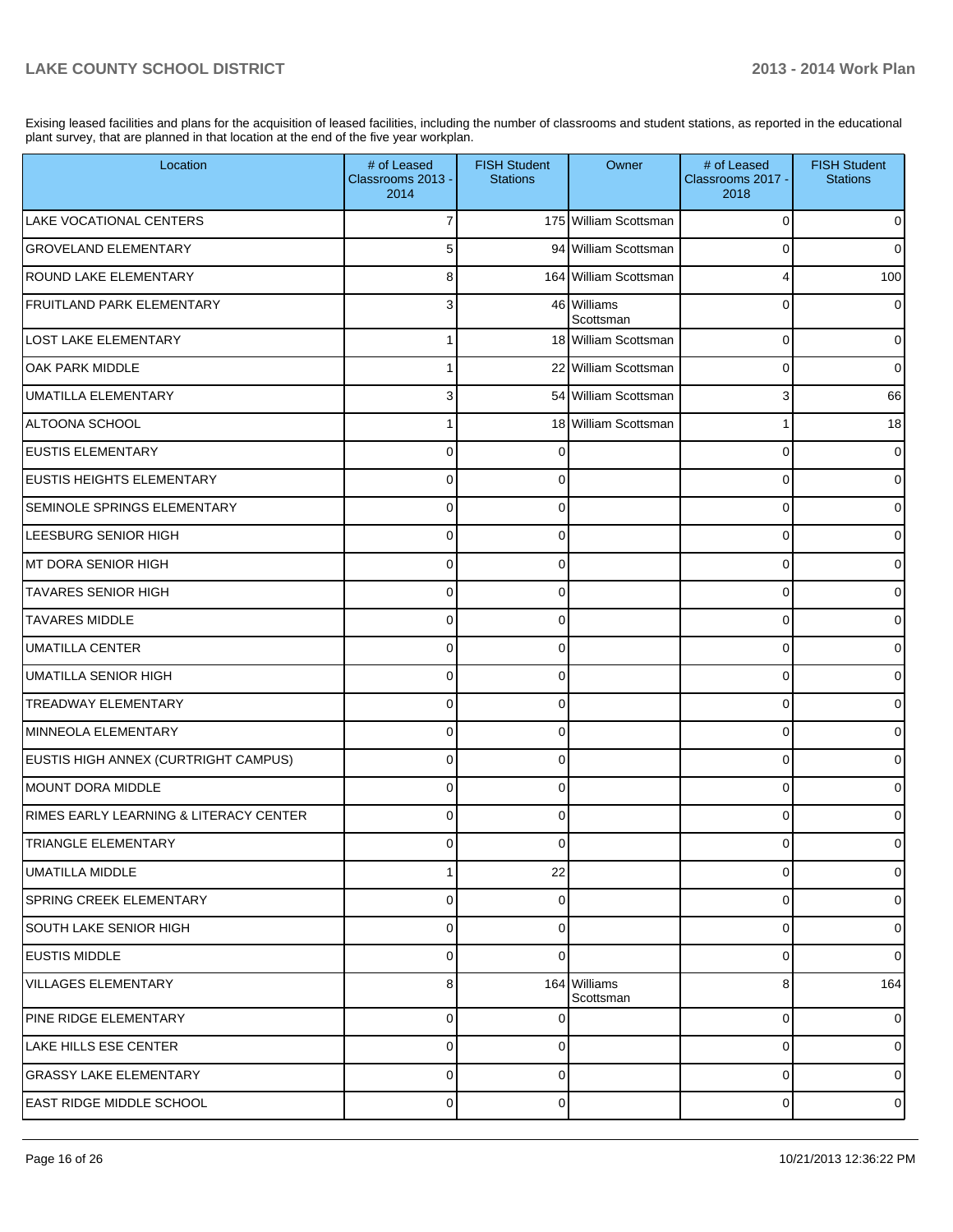#### **LAKE COUNTY SCHOOL DISTRICT 2013 - 2014 Work Plan**

| <b>MASCOTTE CENTER</b>              |                 |          |                    | 0        | $\overline{0}$ |
|-------------------------------------|-----------------|----------|--------------------|----------|----------------|
| <b>SORRENTO ELEMENTARY</b>          | 0               | 0        |                    | 0        | 0              |
| LLAKE MINNEOLA SENIOR HIGH          | $\Omega$        | 0        |                    | $\Omega$ | 0              |
| IMASCOTTE CHARTER ELEMENTARY SCHOOL | $\Omega$        | 0        |                    | 0        | $\overline{0}$ |
| WINDY HILL MIDDLE                   | $\Omega$        | 0        |                    | 0        | $\overline{0}$ |
| SAWGRASS BAY ELEMENTARY             | 10 <sup>1</sup> |          | 180 Mobile Modular | 0        | $\overline{0}$ |
| BEVERLY SHORES ELEMENTARY           | $\Omega$        |          |                    | $\Omega$ | $\overline{0}$ |
| <b>ICECIL E GRAY MIDDLE</b>         | 0               | O        |                    | $\Omega$ | $\overline{0}$ |
| <b>ICARVER MIDDLE</b>               | $\Omega$        | $\Omega$ |                    | $\Omega$ | $\overline{0}$ |
| CYPRESS RIDGE ELEMENTARY            | $\Omega$        |          |                    | 0        | $\overline{0}$ |
| <b>CLERMONT MIDDLE</b>              | U               |          |                    | 0        | $\overline{0}$ |
| <b>IEUSTIS SENIOR HIGH</b>          | 0               |          |                    | 0        | $\overline{0}$ |
| <b>ICLERMONT ELEMENTARY</b>         | ŋ               |          |                    | 0        | $\overline{0}$ |
| <b>ITAVARES ELEMENTARY</b>          | U               |          |                    | $\Omega$ | $\overline{0}$ |
| ASTATULA ELEMENTARY                 | 0               | 0        |                    | $\Omega$ | $\overline{0}$ |
| LEAST RIDGE SENIOR HIGH             | 0               | 0        |                    | 0        | $\overline{0}$ |
| <b>LEESBURG ELEMENTARY</b>          | $\Omega$        | 0        |                    | 0        | $\overline{0}$ |
|                                     | 48              | 957      |                    | 16       | 348            |

#### **Failed Standard Relocatable Tracking**

Relocatable units currently reported by school, from FISH, and the number of relocatable units identified as 'Failed Standards'.

Nothing reported for this section.

# **Planning**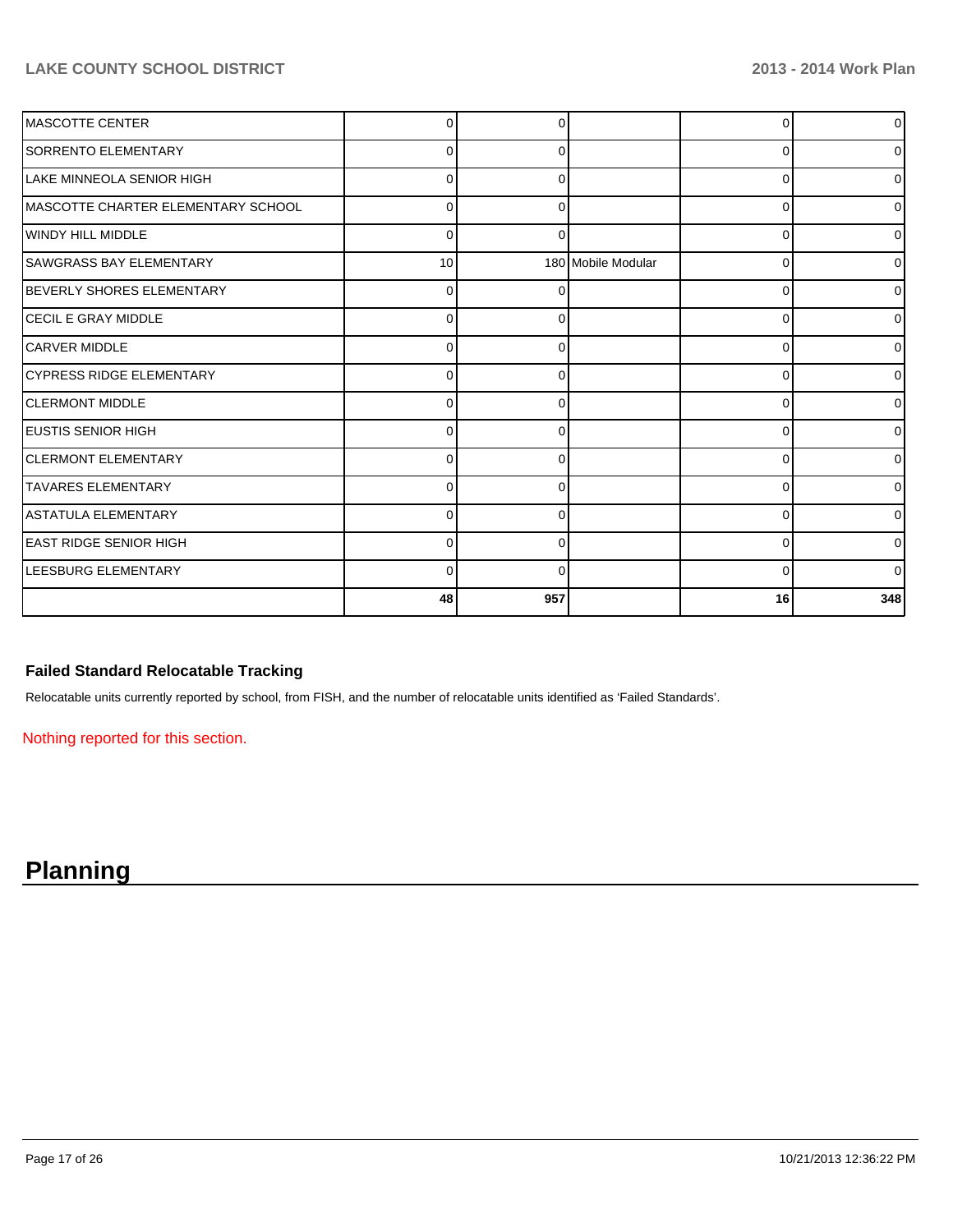#### **Class Size Reduction Planning**

**Plans approved by the school board that reduce the need for permanent student stations such as acceptable school capacity levels, redistricting, busing, year-round schools, charter schools, magnet schools, public-private partnerships, multitrack scheduling, grade level organization, block scheduling, or other alternatives.**

Lake County Schools has formed a District-based virtual school, the Lake County Virtual School, and encourages enrollment by students when appropriate.

In addition, the District is leasing property to two charter schools (Altoona Charter and The Fine Arts and Humanities Charter) to reduce need for student stations, and works cooperatively with the Four Corners Charter in Polk County to provide capacity for students near the county border, providing relief to Sawgrass Bay Elementary School.

Also, a program for high school students, Alternative Discipline at East Ridge High School, allows for students to take classes after the traditional school day and complete their high school diploma. The District also encourages Community College dual-enrollment for students when appropriate.

#### **School Closure Planning**

**Plans for the closure of any school, including plans for disposition of the facility or usage of facility space, and anticipated revenues.**

None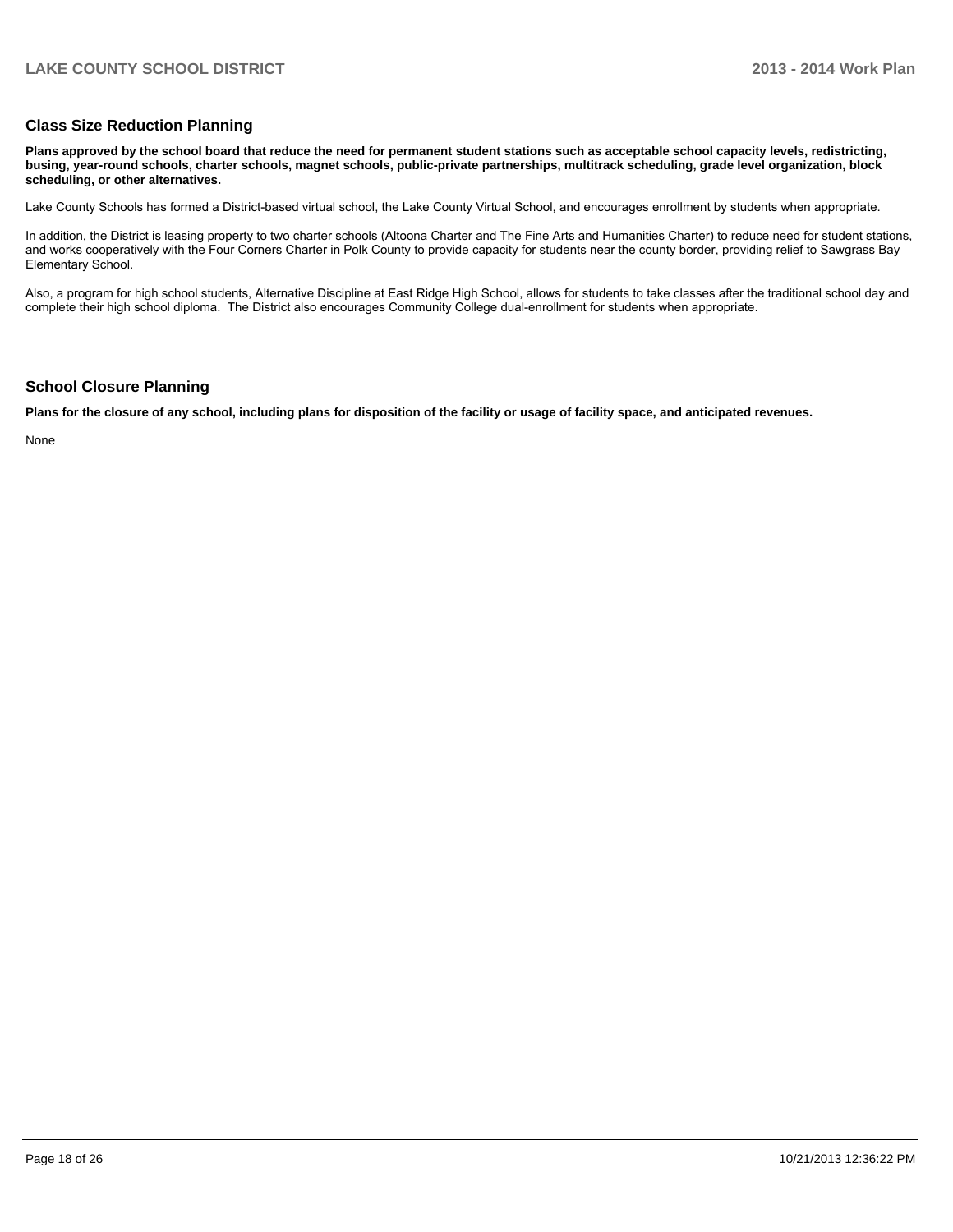# Five Year Survey - Ten Year Capacity **10/21/2013** LAKE COUNTY SCHOOL DISTRICT

**Schedule of capital outlay projects projected to ensure the availability of satisfactory student stations for the projected student enrollment in K - 12 programs for the future 5 years beyond the 5-year district facilities work program.**

| Project            | Location, Community, Quadrant or other general<br>location | <b>Projected Cost</b> |
|--------------------|------------------------------------------------------------|-----------------------|
| Elementary "L"     | South Lake Area                                            | \$19,707,000          |
| Elementary "N"     | South Leesburg Area                                        | \$20,089,000          |
| Elementary "P"     | Tavares Area                                               | \$21,267,500          |
| Elementary "O"     | Lady Lake Area                                             | \$20,877,400          |
| Elementary "Q"     | <b>Groveland Area</b>                                      | \$20,487,300          |
| Middle School "EE" | South County                                               | \$29,039,000          |
|                    |                                                            | \$131,467,200         |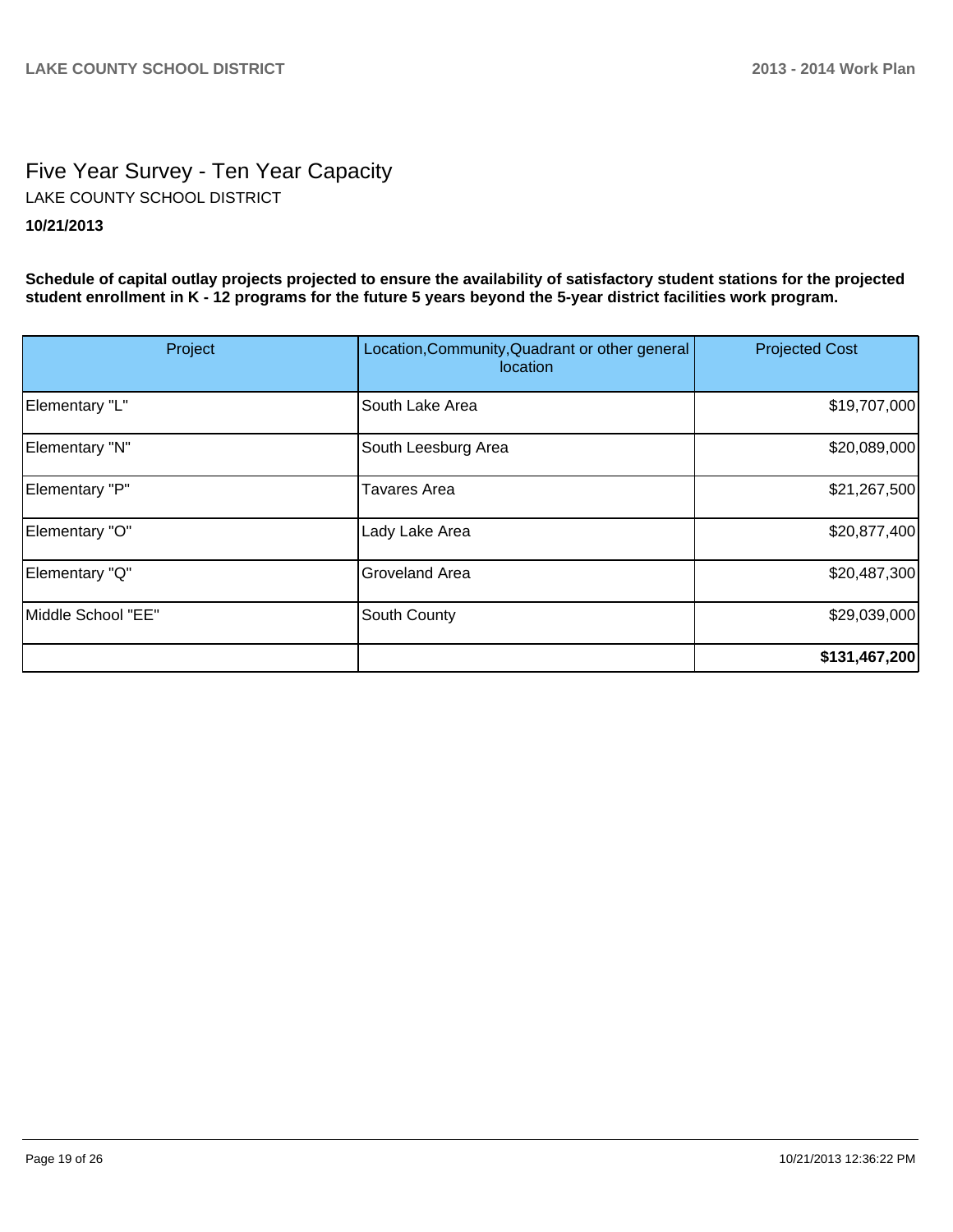### Five Year Survey - Ten Year Infrastructure **10/21/2013** LAKE COUNTY SCHOOL DISTRICT

#### **Proposed Location of Planned New, Remodeled, or New Additions to Facilities in 6 thru 10 out years (Section 28).**

Elementary "L" (Lost Lake Relief) in 2017. Elementary "N" (South Leesburg Area) in 2017. Elementary "P" (Tavares Area) in 2021. Elementary "O" (Lady Lake Area) in 2019. Elementary "Q" (Groveland Area) in 2018. Middle School "EE" (South County Area) in 2019.

**Plans for closure of any school, including plans for disposition of the facility or usage of facility space, and anticipated revenues in the 6 thru 10 out years (Section 29).**

None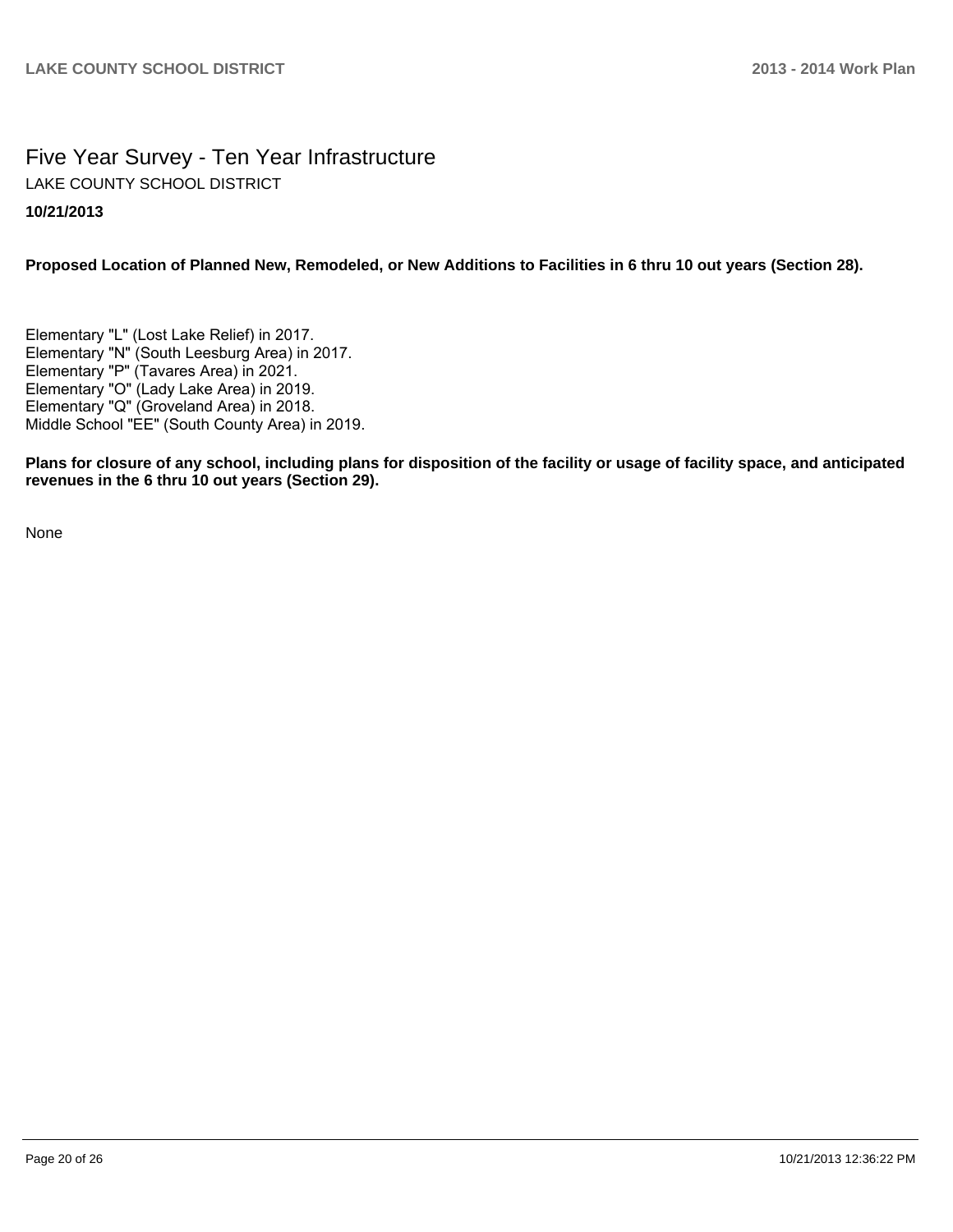# Five Year Survey - Ten Year Maintenance **10/21/2013** LAKE COUNTY SCHOOL DISTRICT

**District projects and locations regarding the projected need for major renovation, repair, and maintenance projects within the district in years 6 - 10 beyond the projects plans detailed in the five years covered by the work plan.**

| Project             | <b>Projected Cost</b> |
|---------------------|-----------------------|
| <b>HVAC</b>         | \$5,718,000           |
| Roofing             | \$15,482,150          |
| Health & Safety     | \$2,651,000           |
| Electrical          | \$1,495,450           |
| Painting/Siding     | \$1,142,500           |
| Electronics         | \$1,122,850           |
| Flooring            | \$3,191,550           |
| General Maintenance | \$2,427,000           |
| Minor Renovations   | \$1,275,000           |
| Plumbing            | \$1,121,900           |
| Site Improvement    | \$4,372,600           |
|                     | \$40,000,000          |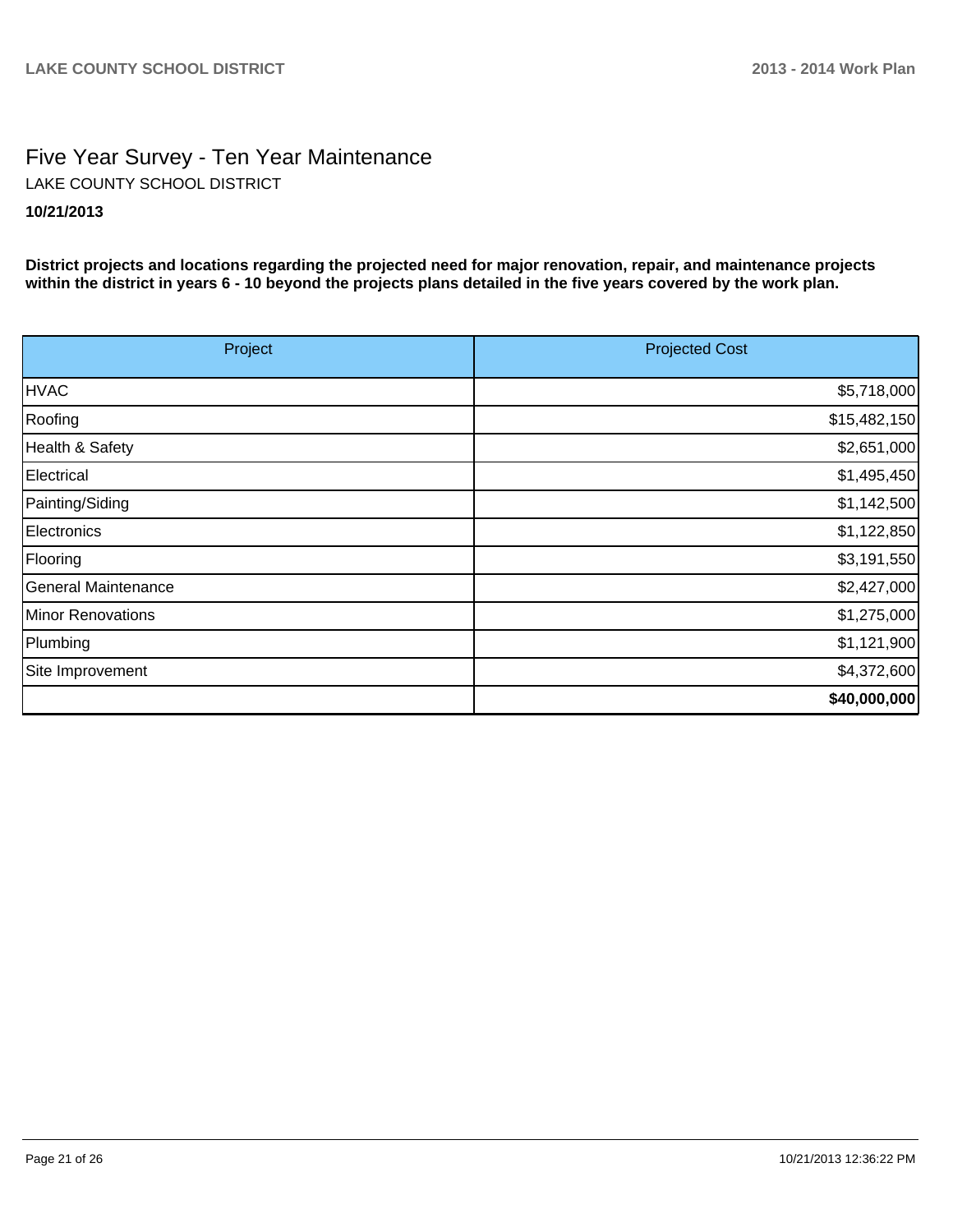# Five Year Survey - Ten Year Utilization **10/21/2013** LAKE COUNTY SCHOOL DISTRICT

**Schedule of planned capital outlay projects identifying the standard grade groupings, capacities, and planned utilization rates of future educational facilities of the district for both permanent and relocatable facilities.**

| <b>Grade Level</b><br>Projections | <b>FISH Student</b><br><b>Stations</b> | <b>Actual FISH</b><br>Capacity | Actual<br><b>COFTE</b> | Actual<br><b>Utilization</b> | Actual new<br><b>Student</b><br>Capacity to be<br>added/remove | Projected<br><b>COFTE</b> | Projected<br><b>Utilization</b> |
|-----------------------------------|----------------------------------------|--------------------------------|------------------------|------------------------------|----------------------------------------------------------------|---------------------------|---------------------------------|
| Elementary -<br>District Totals   | 23,100                                 | 23,100                         | 18,093.57              | 78.33 %                      | 3,852                                                          | 21,477                    | 79.69 %                         |
| Middle - District<br>Totals       | 15,647                                 | 14,077                         | 8,991.95               | 63.88 %                      | 656                                                            | 10,547                    | 71.59 %                         |
| High - District<br>Totals         | 14,772                                 | 13,767                         | 10,512.75              | 76.36 %                      |                                                                | 12,868                    | 93.47 %                         |
| Other - ESE, etc                  | 2,746                                  | 1,751                          | 238.81                 | 13.64 %                      | 395                                                            | 3,903                     | 181.87%                         |
|                                   | 56,265                                 | 52,695                         | 37,837.08              | 71.80 %                      | 4,903                                                          | 48,795                    | 84.72 %                         |

**Combination schools are included with the middle schools for student stations, capacity, COFTE and utilization purposes because these facilities all have a 90% utilization factor. Use this space to explain or define the grade groupings for combination schools.**

As of Survey 4.1, Spring Creek Conversion Charter School will become a K-8 combination school.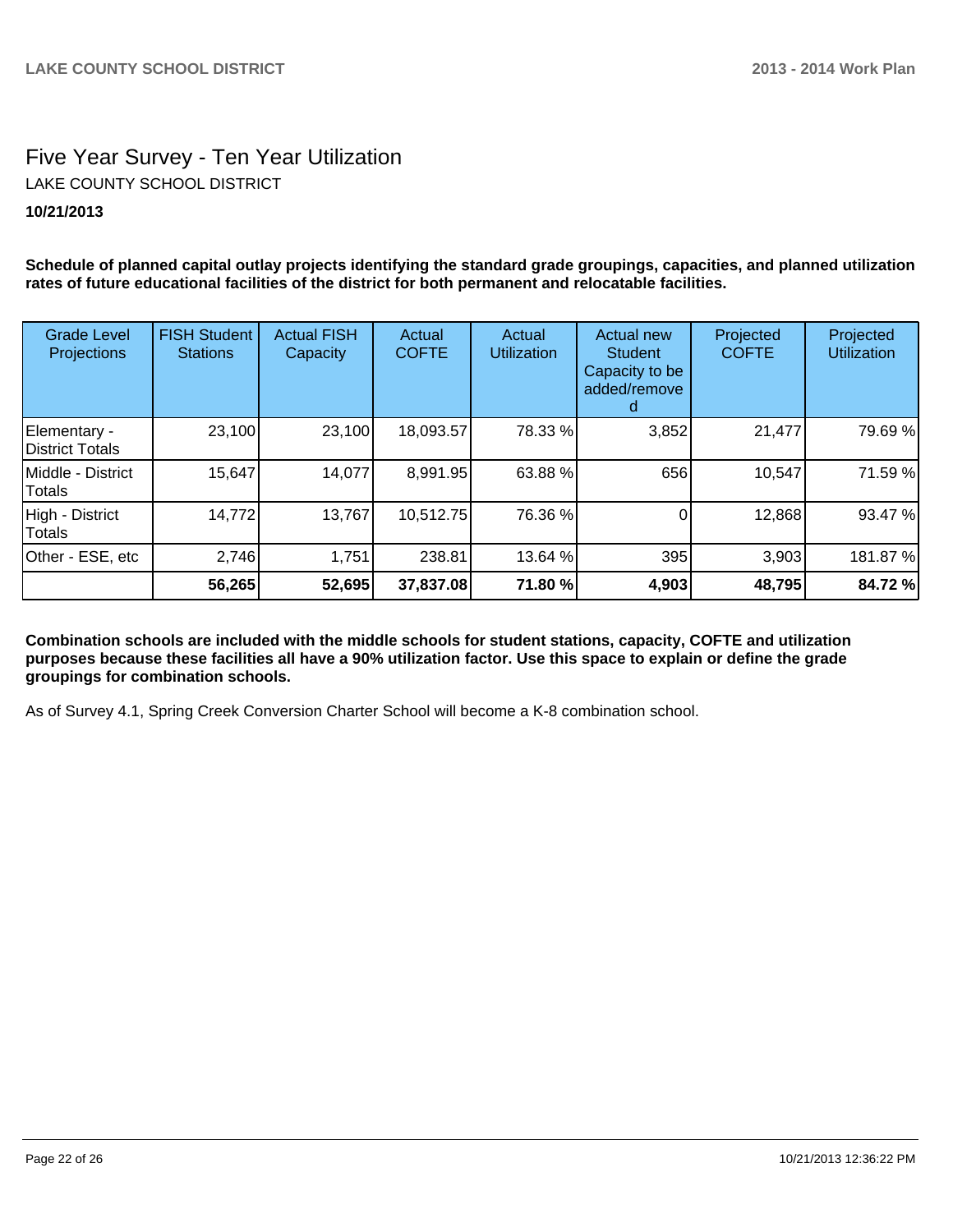## Five Year Survey - Twenty Year Capacity **10/21/2013** LAKE COUNTY SCHOOL DISTRICT

**Schedule of capital outlay projects projected to ensure the availability of satisfactory student stations for the projected student enrollment in K - 12 programs for the future 11 - 20 years beyond the 5-year district facilities work program.**

| Project                              | Location, Community, Quadrant or other<br>general location | <b>Projected Cost</b> |
|--------------------------------------|------------------------------------------------------------|-----------------------|
| Elementary "M"                       | lMascotte Area                                             | \$23,369,300          |
| Middle School "FF"                   | <b>Central Lake County</b>                                 | \$37,293,800          |
| High School "EEE"                    | <b>Central Lake County</b>                                 | \$68,569,600          |
| <b>Elementary Additions</b>          | District-wide, TBD                                         | \$25,168,500          |
| Elementary "V"                       | Northeast Lake County                                      | \$22,967,900          |
| Elementary "U"                       | South Lake County                                          | \$24,233,200          |
| High School Additions - 500 capacity | North Central Lake County                                  | \$19,366,000          |
| High School Additions                | South Central Lake County                                  | \$20,493,000          |
|                                      |                                                            | \$241,461,300         |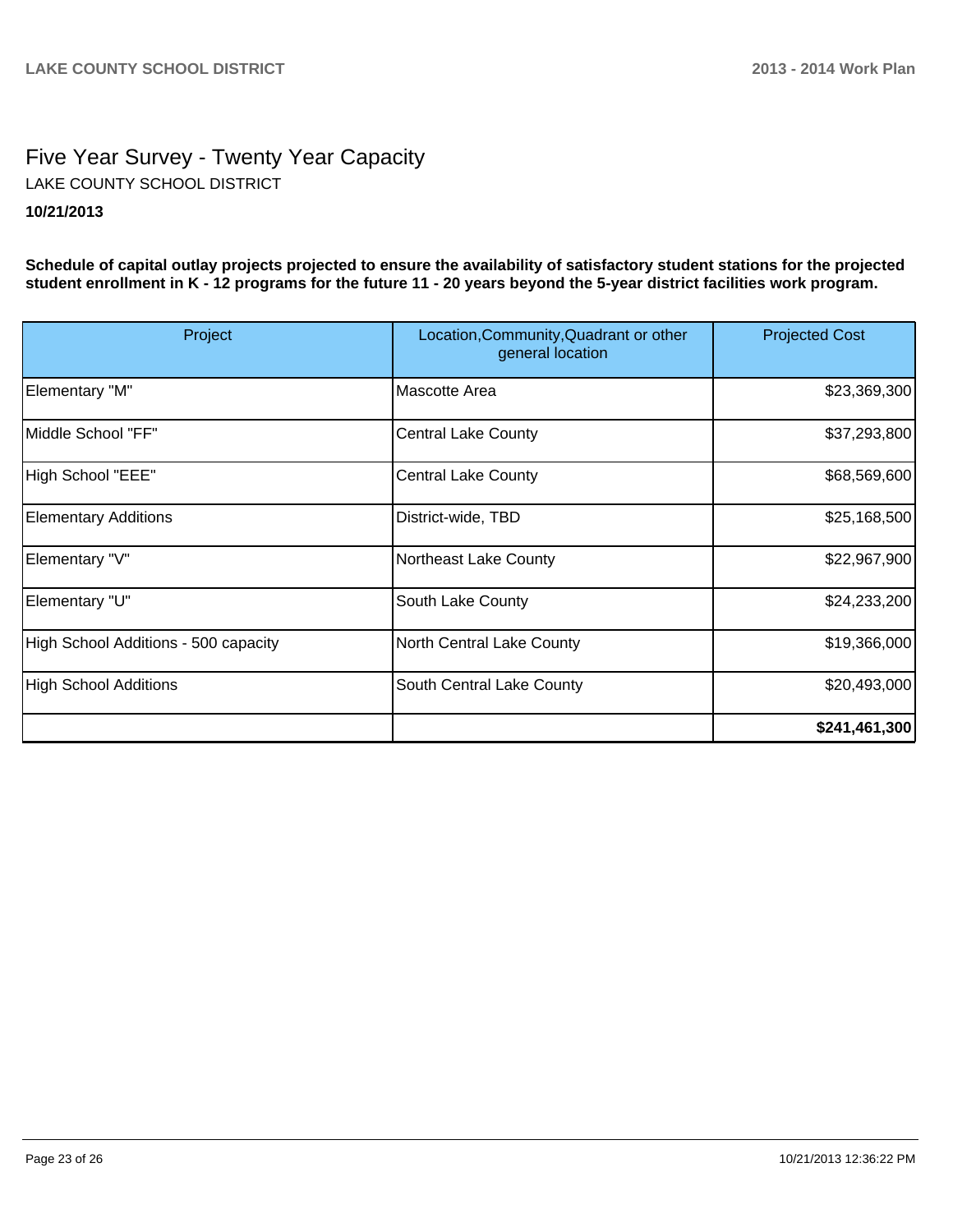# Five Year Survey - Twenty Year Infrastructure LAKE COUNTY SCHOOL DISTRICT

#### **10/21/2013**

**Proposed Location of Planned New, Remodeled, or New Additions to Facilities in the 11 through 20 out years (Section 28).**

Elementary "M" (South Lake County/Mascotte) in 2026. Elementary "V" (Northeast Lake County) in 2023. Elementary "U" (South Lake County) in 2026. Various Elementary Additions District-Wide (600 cap.). Middle School "FF" (Central Lake County) in 2025. High School "EEE" (Central Lake County) in 2025. High School Additions (North Central Lake COunty) in 2024. High School Additions (South Central Lake County) in 2028.

**Plans for closure of any school, including plans for disposition of the facility or usage of facility space, and anticipated revenues in the 11 through 20 out years (Section 29).**

None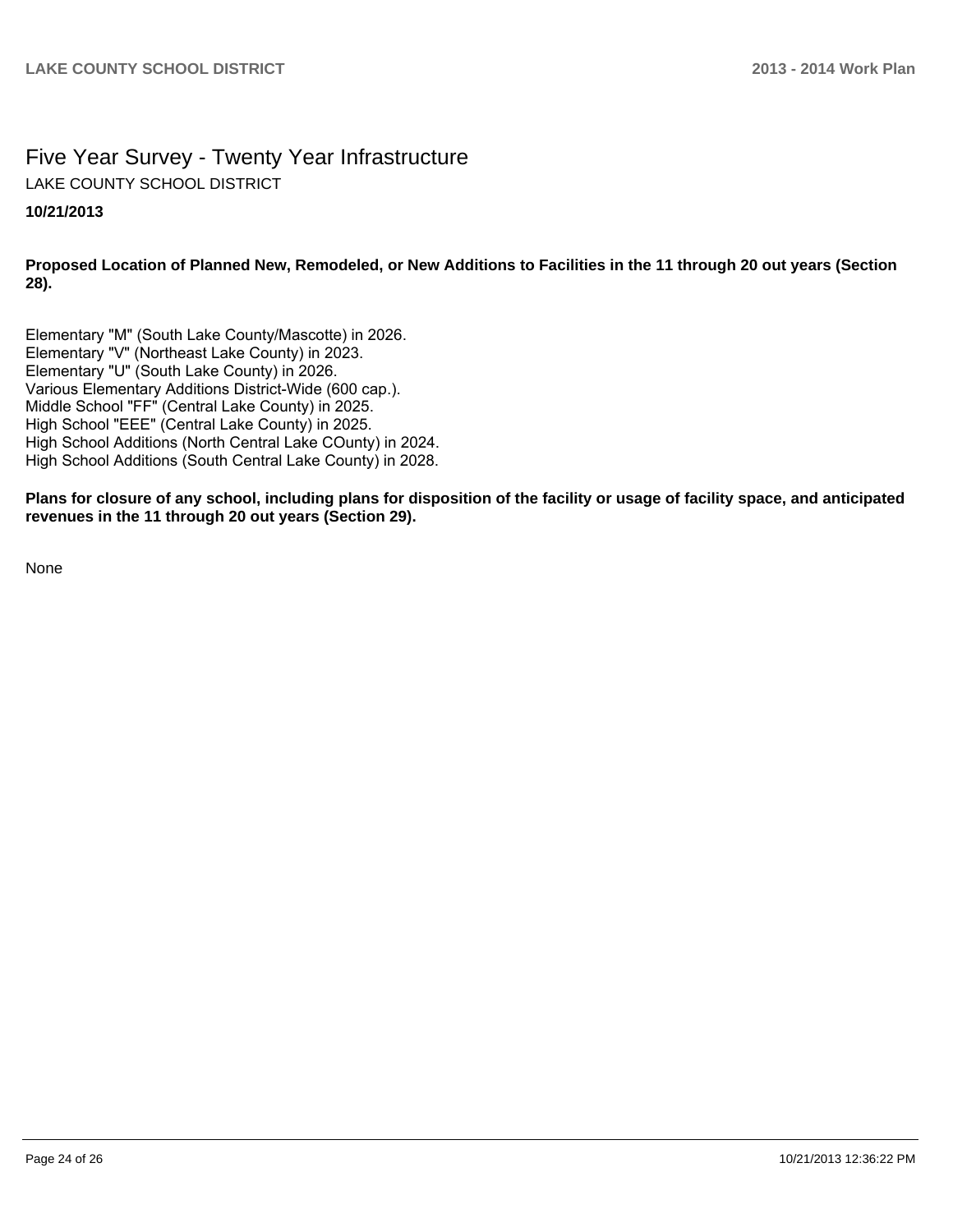# Five Year Survey - Twenty Year Maintenance **10/21/2013** LAKE COUNTY SCHOOL DISTRICT

**District projects and locations regarding the projected need for major renovation, repair, and maintenance projects within the district in years 11 - 20 beyond the projects plans detailed in the five years covered by the work plan.**

| Project                    | <b>Projected Cost</b> |
|----------------------------|-----------------------|
| <b>HVAC</b>                | \$11,436,000          |
| <b>General Maintenance</b> | \$4,854,000           |
| Minor Renovations          | \$2,550,000           |
| Plumbing                   | \$2,243,800           |
| Site Improvement           | \$8,745,200           |
| Roofing                    | \$30,964,300          |
| Health & Safety            | \$5,302,000           |
| Electrical                 | \$2,990,900           |
| Painting/Siding            | \$2,285,000           |
| Electronics                | \$2,245,700           |
| Flooring                   | \$6,383,100           |
|                            | \$80,000,000          |